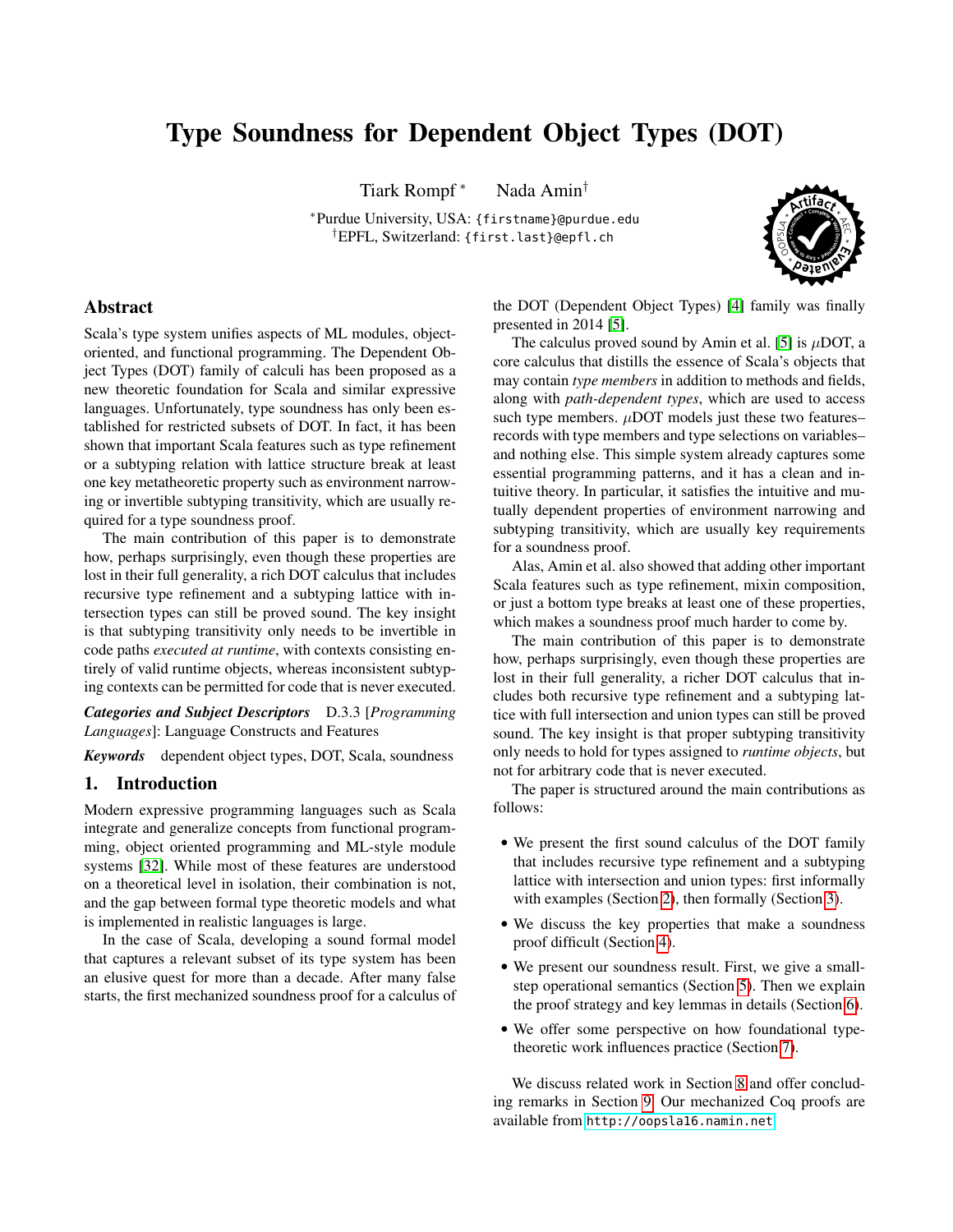# 2. Types in Scala and DOT

Scala is a large language that combines features from functional programming, object-oriented programming and module systems. Scala unifies many of these features (e.g. objects, functions, and modules) [\[32\]](#page-15-0) but still contains a large set of distinct kinds of types. These can be broadly classified [\[28\]](#page-15-3) into *modular* types:

> named type: scala.collection.BitSet compound type: Channel with Logged refined type: Channel { def close(): Unit }

And *functional* types :

```
parameterized type: List[String]
 existential type: List[T] forSome { type T }
higher-kinded type: List
```
While this variety of types enables programming styles appealing to programmers with different backgrounds (Java, ML, Haskell, ...), not all of them are essential. Further unification and an economy of concepts can be achieved by reducing functional to modular types as follows:

```
class List[Elem] \{\}\sim\} class List \{ type Elem \}List[String] \rightsquigarrow List { type Elem = String }
List[T] forSome { type T } \sim List
                         List \sim List
```
This unification is the main thrust of the calculi of the DOT family. A further thrust is to replace Scala's compound types A with B with proper intersection types A & B. It is worth noting that the correspondence between higher-kinded types and existential types suggested above is not exact, in particular with respect to well-kindedness constraints and partial application to type arguments. Before presenting our DOT variant in a formal setting in Section [3,](#page-3-0) we introduce the main ideas with some high-level programming examples.

*Objects and First Class Modules* In Scala and in DOT, every piece of data is conceptually an object and every operation a method call. This is in contrast to functional languages in the ML family that are stratified into a core language and a module system. Below is an implementation of a functional list data structure:

```
val listModule = new \{ m =type List = \{ this =>
    type Elem
   def head(): this.Elem
   def tail(): m.List & { type Elem <: this.Elem }
 }
 def nil() = new { this =>
   type Elem = Bot
   def head() = error()
   def tail() = error()
 }
 def cons[T](hd: T)(tl: m.List & { type Elem <: T }) =
   new { this =>
   type Elem = T
   def head() = hd
   def tail() = tl
 }}
```
The actual List type is defined inside a container listModule, which we can think of as a first-class module. In an extended DOT calculus error may signify an 'acceptable' runtime error or exception that aborts the current execution and transfers control to an exception handler. In the case that we study, without such facilities, we can model the abortive behavior of error as a non-terminating function, for example def  $error()$ : Bot =  $error()$ .

*Nominality through Ascription* In most other settings (e.g. object-oriented subclassing, ML module sealing), nominality is enforced when objects are declared or constructed. Here we can just assign a more abstract type to our list module:

```
type ListAPI = \{ m =type List <: { this =>
   type Elem
    def head(): this.Elem
   def tail(): m.List & { type Elem <: this.Elem }
  }
  def nil(): List & { type Elem = Bot }
  def cons[T]: T =>
    m.List & { type Elem <: T } =>
     m.List & { type Elem <: T }
}
```
Types List and Elem are abstract, and thus exhibit nominal as opposed to structural behavior. Since modules are just objects, it is perfectly possible to pick different implementations of an abstract type based on runtime parameters.

**val** mapImpl = **if** (size < 100) ListMap **else** HashMap

*Polymorphic Methods* In the code above, we have still used the functional notation cons $[T](\ldots)$  for parametric methods. We can desugar the type parameter  $T$  into a proper method parameter  $x$  with a modular type, and at the same time desugar the multi-argument function into nested anonymous functions:

**def** cons(x: { **type** A }) = ((hd: x.A) => ... )

References to  $T$  are replaced by a path-dependent type  $x.A$ . We can further desugar the anonymous functions into objects with a single apply method:

```
def cons(x: { type A }) = new {
  def apply(hd: x.A) = new {
    def apply(tl: m.List & { type Elem <: x.A }) =
      new { this \Rightarrowtype Elem = x.A
      def head() = hd
      def tail() = tl
    }}}
```
More generally, with these desugarings, we can encode the polymorphic  $\lambda$ -calculus System F [\[20,](#page-15-4) [35\]](#page-15-5) and its extension with subtyping, System  $F_{\leq}$ : [\[9\]](#page-15-6), by defining a pointwise mapping over types and terms: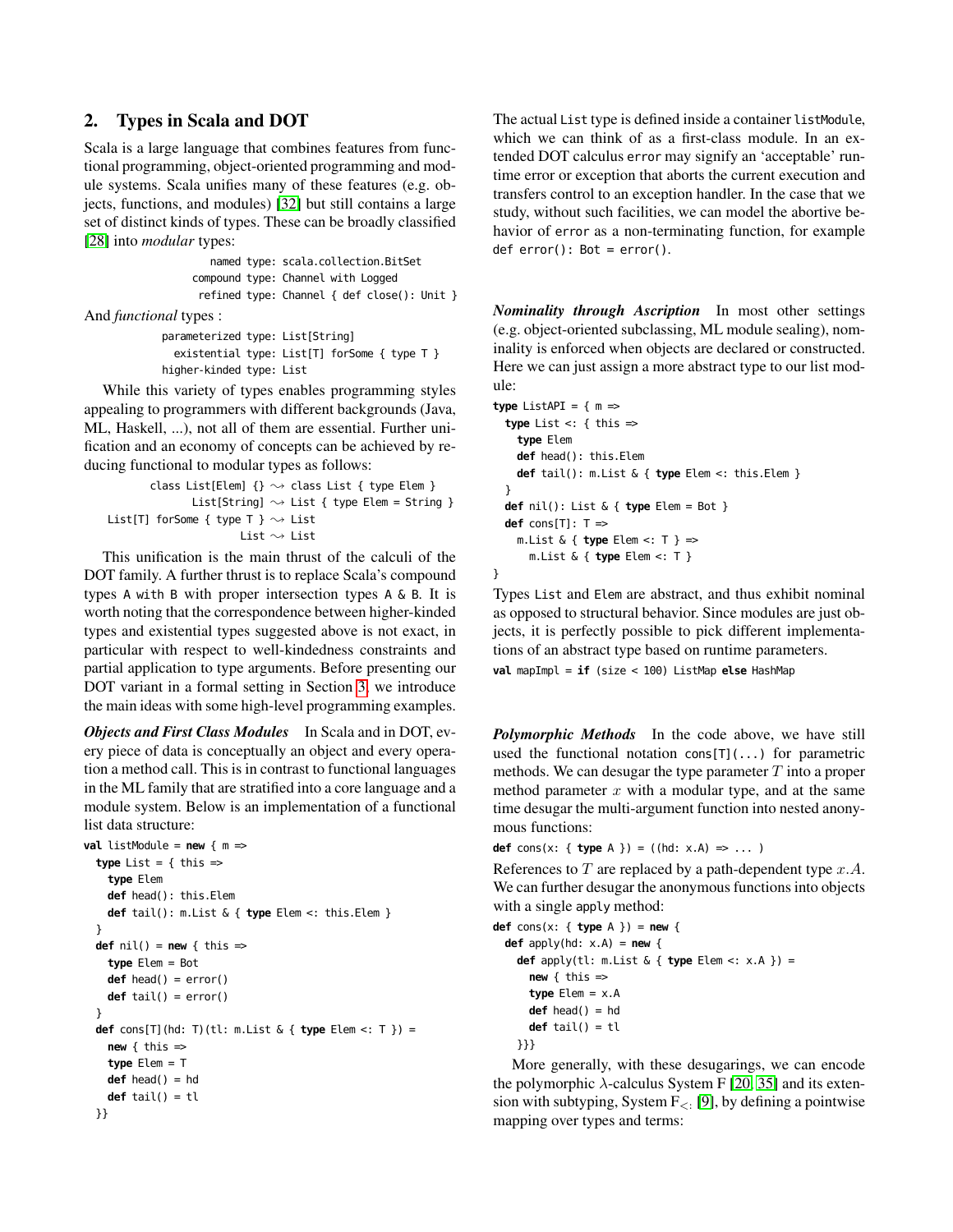$$
X \rightsquigarrow x.A
$$
  
\n
$$
\forall (X <: S)T \rightsquigarrow \{ \text{ def apply}(x: \{ \text{ type } A <: S \} ) : T \}
$$
  
\n
$$
\Lambda(X <: S)t \rightsquigarrow \text{new } \{ \text{ def apply}(x: \{ \text{ type } A <: S \} ) = t \}
$$
  
\n
$$
t[U] \rightsquigarrow \text{t.appendy}(\{ \text{ type } A = U \})
$$

Apart from the translation of type variables into term variables with type members, another difference is that  $F_{\leq}$ . supports only upper bounded type variables, while Scala and DOT allow both lower and upper bounds. This gives rise to very fine grained choices of translucency, i.e. how much implementation details are revealed for a partially abstract type, and also allows a precise modelling of covariance and contravariance. We will see an example of a lower bounded type member { type Config >: T} below.

It is easy to see that while path-dependent types can encode System F, the reverse is not likely true. For example, the following function is expressible in Scala and DOT but does not have a System F equivalent:  $\lambda(x : \{ \text{ type A } \})$ .x

*Path-Dependent Types* Let us consider another example to illustrate path-dependent types: a system of services, each with a specific type of configuration object. Here is the abstract interface:

```
type Service {
 type Config
 def default: Config
 def init(data: Config): Unit
}
```
We now create a system consisting of a database and an authentication service, each with their respective configuration types:

```
type DBConfig { def getDB: String }
type AuthConfig { def getAuth: String }
val dbs = new Service {
  type Config = DBConfig
  def default = new DBConfig \{ \ldots \}def init(d:Config) = ... d.getDB ...
}
val auths = new Service {
  type Config = AuthConfig
  def default = new AuthConfig \{ \ldots \}def init(d:Config) = ... d.getAuth ...
}
```
We can initialize dbs with a new DBConfig, and auths with a new AuthConfig, but not vice versa. This is because each object has its own specific Config type member and thus, dbs.Config and auths.Config are distinct *path-dependent* types. Likewise, if we have a service lam: Service without further refinement of its Config member, we can still call lam.init(lam.default) but we cannot create a lam.Config value directly, because Config is an abstract type in Service.

*Intersection and Union Types* At the end of the day, we want only one centralized configuration for our system, and we can create one by assigning an intersection type:

```
val globalConf: DBConfig & AuthConfig = new {
  def getDB = "myDB"
  def getAuth = "myAuth"
}
```
Since globalConf corresponds to both DBConfig and AuthConfig, we can use it to initialize both services:

```
dbs.init(globalConf)
```
auths.init(globalConf)

But we would like to abstract even more.

With the List definition presented earlier, we can build a list of services (using :: as syntactic sugar for cons):

**val** services = auths::dbs::nil()

We define an initialization function for a whole list of services:

**def** initAll[T](xs:List[Service { **type** Config >: T }])(c: T) = xs.foreach(\_ init c)

Which we can then use as:

initAll(services)(globalConf)

How do the types play out here? The definition of List and cons makes the type member Elem covariant. Thus, the type of auths::dbs::nil() corresponds to

```
List & {
  type Elem = Service & {
    type Config: (DBConfig & AuthConfig) ..
                 (DBConfig | AuthConfig)
 }
```

```
}
```
The notation type T: S..U denotes that type member T is lower bounded by S and upper bounded by U. Here, Config is lower bounded by the greatest lower bound (the intersection, &) and upper bounded by the least upper bound (the union, |) of the types DBConfig and AuthConfig. Since the Config member is lower bounded by DBConfig & AuthConfig, passing an object of that type to init is legal.

*Records and Refinements as Intersections* Subtyping allows us to treat a type as a less precise one. Scala provides a dual mechanism that enables us to create a more precise type by *refining* an existing one.

```
type PersistentService = Service { a =>
  def persist(config: a.Config)
}
```
To express the type PersistentService by desugaring the refinement into an intersection type, we need a "self" variable (here a) to close over the intersection type, in order to refer to the abstract type member Config of Service:

**type** PersistentService = { a => Service & { **def** persist(config: a.Config)

}}

Our variant of DOT uses intersection types also to model the type of records with multiple type, value, or method members: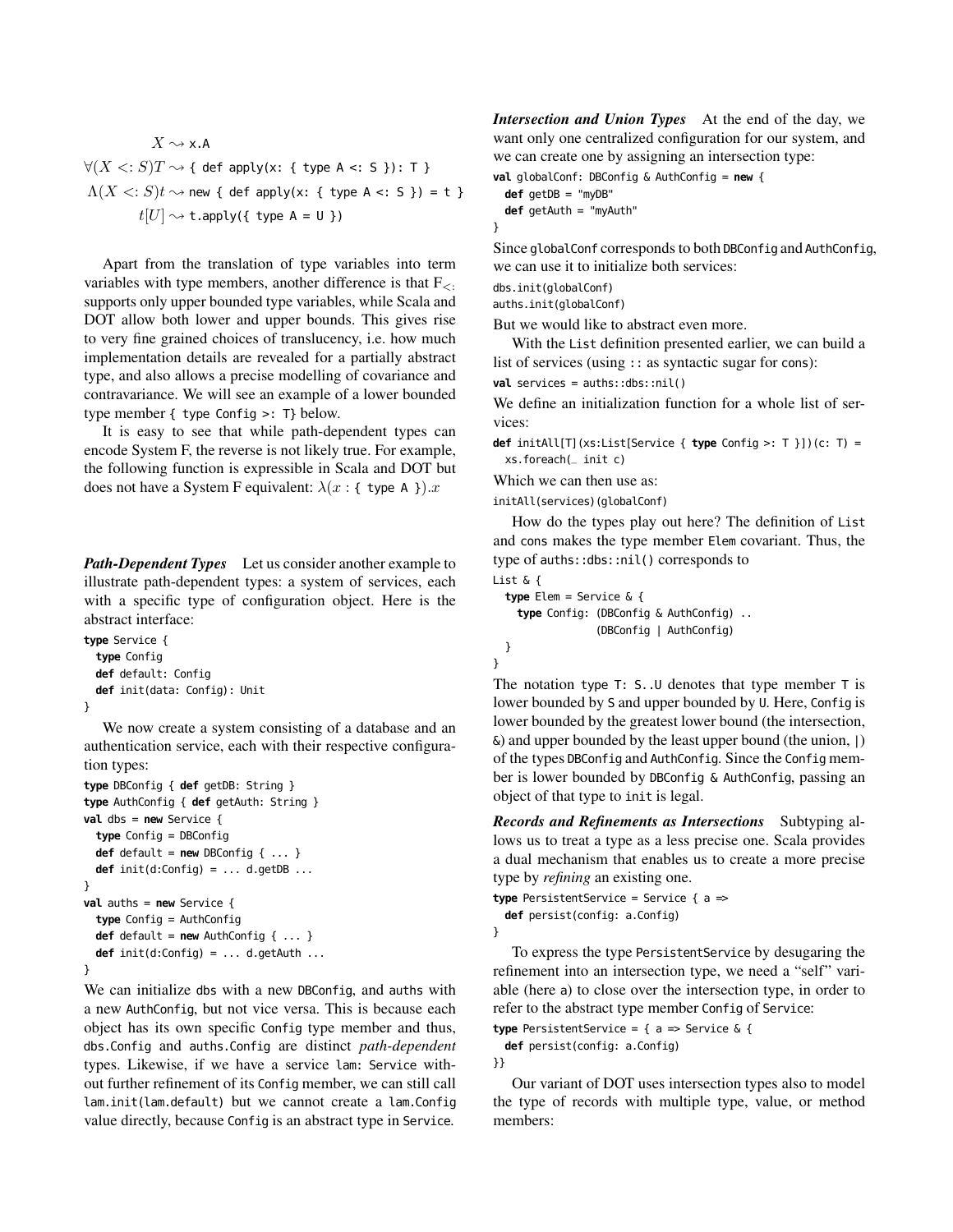{ **def** foo(x: S<sub>1</sub>): U<sub>1</sub> ; **def** bar(y: S<sub>2</sub>): U<sub>2</sub> }  $\sim$ { **def** foo(x: S1): U1 } & { **def** bar(y: S2): U2 }

With this encoding of records, we benefit again from an economy of concepts.

*Soundness?* Our aim for DOT is a strong type soundness result of the form "well-typed programs don't go wrong", i.e. to show the total absence of runtime errors. Clearly we cannot expect the same strong result to hold for Scala, as Scala includes unsafe features like null values and unsafe casts. Especially null values make a strong soundness result impossible as they violate the key *canonical forms* property: a value that has a given type might not actually be a proper object of this type at runtime, but it might instead be null.

A more realistic notion of soundness needs to include the possibility of *benign* runtime failures. A desirable guarantee in this setting is that modules that do not introduce null values cannot be *blamed* for NullPointerExceptions, and modules that do not perform unsafe casts cannot be blamed for ClassCastExceptions.

In this light, it is important to note that Scala has some fundamental soundness bugs related to path-dependent types, even with respect to these weaker notions of soundness. Some manifestations of these bugs have been known for a long time (the Scala issue tracker lists unfixed soundness problems dating back at least to 2008 [\[40\]](#page-15-7)), but they have been properly understood only recently, during the course of this work. We discuss the general issue next, with a particular example related to null values [\[6\]](#page-15-8).

The key soundness challenge with path-dependent types is to avoid "bad bounds", i.e. type members like type T: S..U where S is *not* a subtype of U, e.g. type T: String..Int. If an object x were allowed to have such a type member, we could use it to safely treat a String first as type x.T, and then as Int, but of course this would be unsound: any attempt to treat a String as an Int will lead to a cast exception at runtime!

The formalization effort behind DOT has shown that preventing such "bad bounds" is harder than previously thought (see Section [4.3\)](#page-7-1), and that the mechanisms implemented in the Scala compiler are not sufficient. More precisely, it is necessary to enforce constraints on type members and their bounds at object creation time (see Section [4.5\)](#page-7-2). The canonical forms property ensures that an object that is supposed to have a type member T: S..U was indeed created with type member T set to a type *inbetween* S and U – thus providing constructive evidence that S <: U. However, null is incompatible with canonical forms: null is assignable to any other type, but it does not have any members on which constraints could be enforced. Thus it is clear that we can create a problem with type selections x.T when x is null. The potential danger of this has been realized early on in the history of Scala, and the Scala compiler has ad-hoc checks to prevent direct uses of null. However, with the new observation that "good bounds" are not preserved by narrowing (see Section [4.3\)](#page-7-1), it becomes easy to thwart those checks via indirection as shown in the following example, which fails with a runtime cast exception:

**trait** A { **type** L >: Any} **def** id1(a: A, x: Any): a.L = x **val** p: A { **type** L <: Nothing } = **null def**  $id2(x: Any): Notining = id1(p, x)$ id2("boom!")

The problem is that id2 is a "safe" cast from Any to Nothing, which we cannot support in a sound language. The subtyping lattice collapses through a null path with bad bounds. The issue is described in more detail by Amin and Tate [\[6\]](#page-15-8), who show that – remarkably – the same problem also exists in Java, even though Java does not have path-dependent types.

Since this example uses an explicit null, one might be tempted to dismiss the issue by saying "null is unsound anyways". But what is disturbing is that the result is not a NullPointerException but a ClassCastException, even though no "unsafe" casts are used. Also, no pointer is dereferenced, so while a NullPointerException could be more easily rationalized (e.g. as a "type-level" null deferencing), it would still be unexpected, even for weak notions of soundness.

The use of null is also not crucial, as we show in Section [7.1.](#page-12-1) The issue is deeper, and the take-away is that paths always need to refer to proper objects, which are guaranteed to have "good bounds" by construction, and thus serve as constructive evidence, i.e. witnesses for the subtyping relations they introduce via transitivity. As we discuss in Section [4,](#page-5-0) attempting to incorporate "good bounds" into wellformedness of types is not sufficient, as "good bounds" are not preserved under narrowing. Because they do not provide any actual witness ensuring that the subtyping relations added are valid, null values, unevaluated lazy vals, mutable variables, as well as arbitrary (non-terminating) term dependencies need to be excluded from paths. The core DOT calculus presented in this paper does not include these features, but we discuss potential avenues of extension in Section [7.2.](#page-13-1)

Our work on DOT helped identify and clarify these soundness issues, and identify potential fixes. In the case of null, there are no easy fixes: the DOT effort has underlined the necessity for future versions of Scala and similar languages to consider nullability explicitly in the type system.

# <span id="page-3-0"></span>3. Formal Model of DOT

Figure [1](#page-4-0) shows the syntax and static semantics of the DOT calculus we study. For readability, we omit well-formedness requirements from the rules, and assume all types to be syntactically well-formed in the given environment. We write  $T^x$  when x is free in T. The type assignment syntax is overloaded: we use  $\Gamma \vdash t : T$  for the usual term type assignment and  $\Gamma \vdash t : T$  for a path type assignment used in subtyping of type selections, specifically rules (S[EL](#page-4-1)1) and (S[EL](#page-4-2)2). We use  $\Gamma \vdash t :_{(1)} T$  for rules that are defined for both cases, specifically rules (V[AR](#page-4-3)), (VARU[NPACK](#page-4-4)), and (S[UB](#page-4-5)).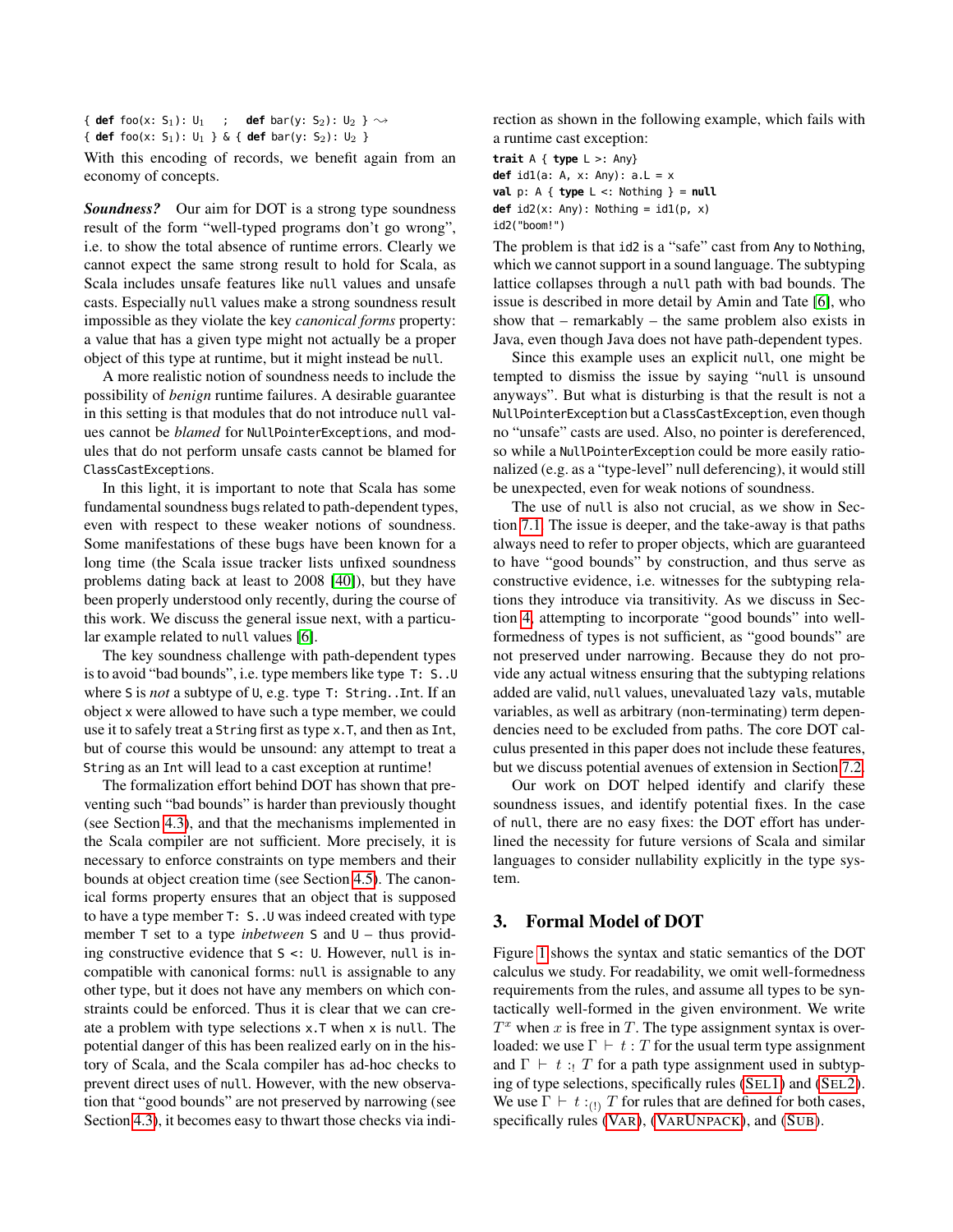Syntax

|                                        |              | $S,T,U ::=$                    | Type                                  |                       |                                       |
|----------------------------------------|--------------|--------------------------------|---------------------------------------|-----------------------|---------------------------------------|
|                                        |              |                                | top type                              | $t, u ::=$            | Term                                  |
| x, y, z                                | Variable     |                                | bottom type                           | $\boldsymbol{x}$      | variable reference                    |
| L                                      | Type label   | L : S.U                        | type member                           | $\{z \Rightarrow d\}$ | new instance                          |
| m                                      | Method label | $m(x : S) : U^x$               | method member                         | t.m(t)                | method invocation                     |
| $\Gamma ::= \emptyset   \Gamma, x : T$ | Context      | x.L<br>$\{z \Rightarrow T^z\}$ | type selection<br>recursive self type | $d ::=$<br>$L=T$      | Initialization<br>type initialization |
|                                        |              | $T \wedge T$                   | intersection type                     | $m(x) = t$            | method initialization                 |
|                                        |              | $T \vee T$                     | union type                            |                       |                                       |

| Subtyping         | $\boxed{\Gamma + S <: U$                                                                                                                                                                                                                                                                                                                                                                                                                                                                                                                                                                                                                                                                                                                                                                                                                                                                                                                              |
|-------------------|-------------------------------------------------------------------------------------------------------------------------------------------------------------------------------------------------------------------------------------------------------------------------------------------------------------------------------------------------------------------------------------------------------------------------------------------------------------------------------------------------------------------------------------------------------------------------------------------------------------------------------------------------------------------------------------------------------------------------------------------------------------------------------------------------------------------------------------------------------------------------------------------------------------------------------------------------------|
| Lattice structure | \n $\Gamma + \bot <: T$ \n $\Gamma + T <: T$ \n $\Gamma + T_1 <: T$ \n $\Gamma + T_1 \wedge T_2 <: T$ \n $\Gamma + T_1 \wedge T_2 <: T$ \n $\Gamma + T_1 \wedge T_2 <: T$ \n $\Gamma + T_1 \wedge T_2 <: T$ \n $\Gamma + T_1 \wedge T_2 <: T$ \n $\Gamma + T_1 \wedge T_2 <: T$ \n $\Gamma + T_1 \wedge T_2 <: T$ \n $\Gamma + T_1 \wedge T_2 <: T$ \n $\Gamma + T_1 \wedge T_2 <: T$ \n $\Gamma + T_1 \wedge T_2 <: T$ \n $\Gamma + T_1 \wedge T_2 <: T$ \n $\Gamma + T_1 \wedge T_2 <: T$ \n $\Gamma + T_1 \wedge T_2 <: T$ \n $\Gamma + T_1 \wedge T_2 <: T$ \n $\Gamma + T_1 \wedge T_2 <: T$ \n $\Gamma + T_1 \wedge T_2 <: T$ \n $\Gamma + T_1 \wedge T_2 <: T$ \n $\Gamma + T_1 \wedge T_2 <: T$ \n $\Gamma + T_1 \wedge T_2 <: T$ \n $\Gamma + T_1 \wedge T_2 <: T$ \n $\Gamma + T_1 \wedge T_2 <: T$ \n $\Gamma + T_1 \wedge T_2 <: T$ \n $\Gamma + T_1 \wedge T_2 <: T$ \n $\Gamma + T_1 \wedge T_2 <: T$ \n $\Gamma + T_1 \wedge T_2 <: T$ |

Transitivity

$$
\frac{\Gamma \vdash T_1 <: T_2 \,,\, T_2 <: T_3}{\Gamma \vdash T_1 <: T_3}
$$

<span id="page-4-2"></span> $\Gamma \vdash \{z \Rightarrow T_1^z\} \lt: T_2$ 

<span id="page-4-13"></span><span id="page-4-10"></span><span id="page-4-9"></span><span id="page-4-8"></span> $\Gamma \vdash T <: T$  $\Gamma \vdash (L = T) : (L : T..T)$ 

 $\Gamma, x : T_1 \vdash t : T_2$  $\Gamma \vdash (m(x) = t) : (m(x : T_1) : T_2)$  <span id="page-4-15"></span><span id="page-4-7"></span><span id="page-4-6"></span><span id="page-4-5"></span><span id="page-4-4"></span><span id="page-4-3"></span>(DTYP)

(DFUN)

<span id="page-4-14"></span><span id="page-4-12"></span><span id="page-4-11"></span><span id="page-4-1"></span><span id="page-4-0"></span>(TRANS)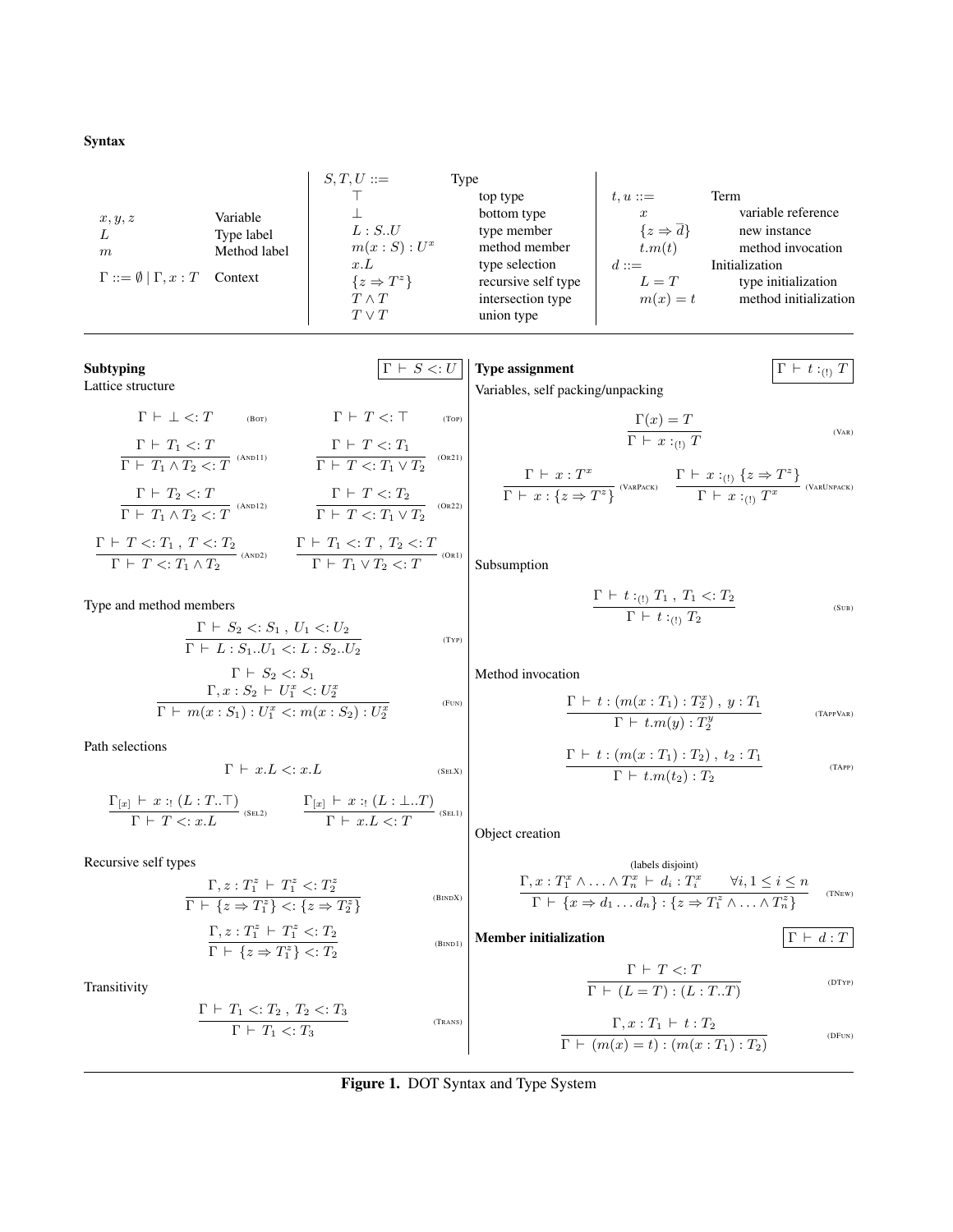Compared to the original DOT proposal [\[4\]](#page-15-1), which used several auxiliary judgements such as membership and expansion, the presentation here is vastly simplified, and uses only subtyping to access function and type members. Compared to  $\mu$ DOT [\[5\]](#page-15-2), the calculus is much more expressive, and includes key features like intersection and union types, which are absent in  $\mu$ DOT.

The Scala syntax used above maps to the formal notation in a straightforward way:

{ type T = Elem } 
$$
\sim T
$$
: Elem.  
\n{ type T >: S < : U }  $\sim T$ : S..U  
\n{ def m(x: T) = t }  $\sim m(x) = t$   
\n $A \& B, A \mid B \sim A \land B, A \lor B$ 

In addition, top-level definitions of vals and types desugar to local definitions, by the usual desugaring of let-bindings into applications. Intersection and union types, along with the  $\perp$  and  $\top$  types, provide a full subtyping lattice.

Note that each kind of object member, i.e. a type member  $L = T$  or a method member  $m(x) = t$ , includes its specific label  $L$  or  $m$ , respectively. The same holds for the corresponding types. A sensible alternative would be to decouple object membership and the underlying primitive types for methods (having dependent function types instead) and types (having "type tag" types instead that can be dereferenced as types). Because objects are recursive in their self type, we find coupling the labels more intuitive in terms of reasoning.

When typing object creation, rules [\(TN](#page-4-6)EW) and [\(DT](#page-4-7)YP) ensure syntactically that object values have "good bounds", avoiding soundness issues due to lattice collapsing (which we explain in Section [4.3\)](#page-7-1). First, labels are disjoint. Second, type member initialization requires exact aliases, not bounds. Finally, to avoid circular reasoning, the checking of member initialization is done without subsumption on the self type.

In subtyping, members of the same label and kind can be compared via rules (T[YP](#page-4-8)) and (F[UN](#page-4-9)). The type member upper bound, and method result type are covariant while the type member lower bound and the method parameter type are contravariant – as is standard. In rule  $(FUN)$  $(FUN)$  $(FUN)$ , we allow some dependence between the parameter type and the return type of a method, when the argument is a variable. This is another difference to previous versions of DOT [\[4,](#page-15-1) [5\]](#page-15-2), which did not have such dependent method types.

If a variable x can be assigned a type member  $L$ , then the type selection  $x.L$  is valid, and can be compared with any upper bound when it is on the left, and with any lower bound when it is on the right, via rules (S[EL](#page-4-1)1) and (S[EL](#page-4-2)2). Furthermore, a type selection is reflexively a subtype of itself via rule (SEL[X\)](#page-4-10). This rule is explicit, so that even abstract type members can be compared to themselves.

Finally, recursive self types can be compared to each other via (B[IND](#page-4-11)X). They can also be dropped if the self identifier is not used, via rule (B[IND](#page-4-12)1). During type as-

signment, the rules for variable packing and unpacking, (VARP[ACK](#page-4-13)) and (VARU[NPACK](#page-4-4)), serve as introduction and elimination rules, enabling recursive types to be compared to other types as well. Since types can be recursive, and since subtype comparisons may introduce temporary bindings that may need to be unpacked, there are two *contractiveness restrictions* on type selections that ensure well-founded induction in the proofs (Section [6.2\)](#page-9-0). First, the typing assignment judgement used in type selections,  $\Gamma \vdash x : T$ , forbids (VARPACK). Note that this typing is used to match an unpacked type member type, anyways. Second, type selections restrict the environment to disregard bindings introduced after the self. In general, environments have the form  $\Gamma = y : T, z : T$ , with proper term bindings y followed by bindings z introduced by subtype comparisons. The notation  $\Gamma_{[x]}$  in rules (S[EL](#page-4-2)1) and (SEL2) signifies that all  $z : T$  bindings to the right of x are dropped from  $\Gamma$ , where x can be either a proper term binding y or a z binding. While these restrictions are necessary for the proofs, they do not limit expressiveness of the type system in any significant way. Similar, and in many cases more impeding, restrictions are standard in type systems with recursive types [\[33\]](#page-15-9). Intuitively, note that the transitivity rule can always be used to relate type selections across the context. Note as well that there is no (B[IND](#page-4-12)2) rule, symmetric to (BIND1), which is another kind of contractiveness restriction. We conjecture that these contractiveness restrictions could be lifted without breaking soundness, since we can always construct explicit conversion functions that use rules (VARPACK) and (VARUNPACK) on proper term bindings. However, removing these contractiveness restrictions would likely require different and harder to mechanize proof techniques such as a coinductive interpretation of subtyping.

In the version of DOT presented here, we make the transitivity rule (T[RANS](#page-4-14)) explicit, although, as we will see in Section [4,](#page-5-0) we will sometimes need to ensure that we can eliminate uses of this rule from subtyping derivations so that the last rule is a structural one.

The aim of DOT is to be a simple, foundational calculus in the spirit of FJ [\[22\]](#page-15-10), without committing to specific decisions for nonessential things. Hence, implementation inheritance, mixin strategy, and prototype vs class dispatch are not considered.

# <span id="page-5-0"></span>4. Static Properties of DOT

Having introduced the syntax and static semantics of DOT, we turn to its metatheoretic properties. Our main focus of interest will be type safety: establishing that well-typed DOT programs do not go wrong. Of course, type safety is only meaningful with respect to a dynamic semantics, which we will discuss in detail in Section [5.](#page-7-0) Here, we briefly touch some general static properties of DOT and then discuss specific properties of the subtyping relation, which (or their absence!) makes proving type safety a challenge.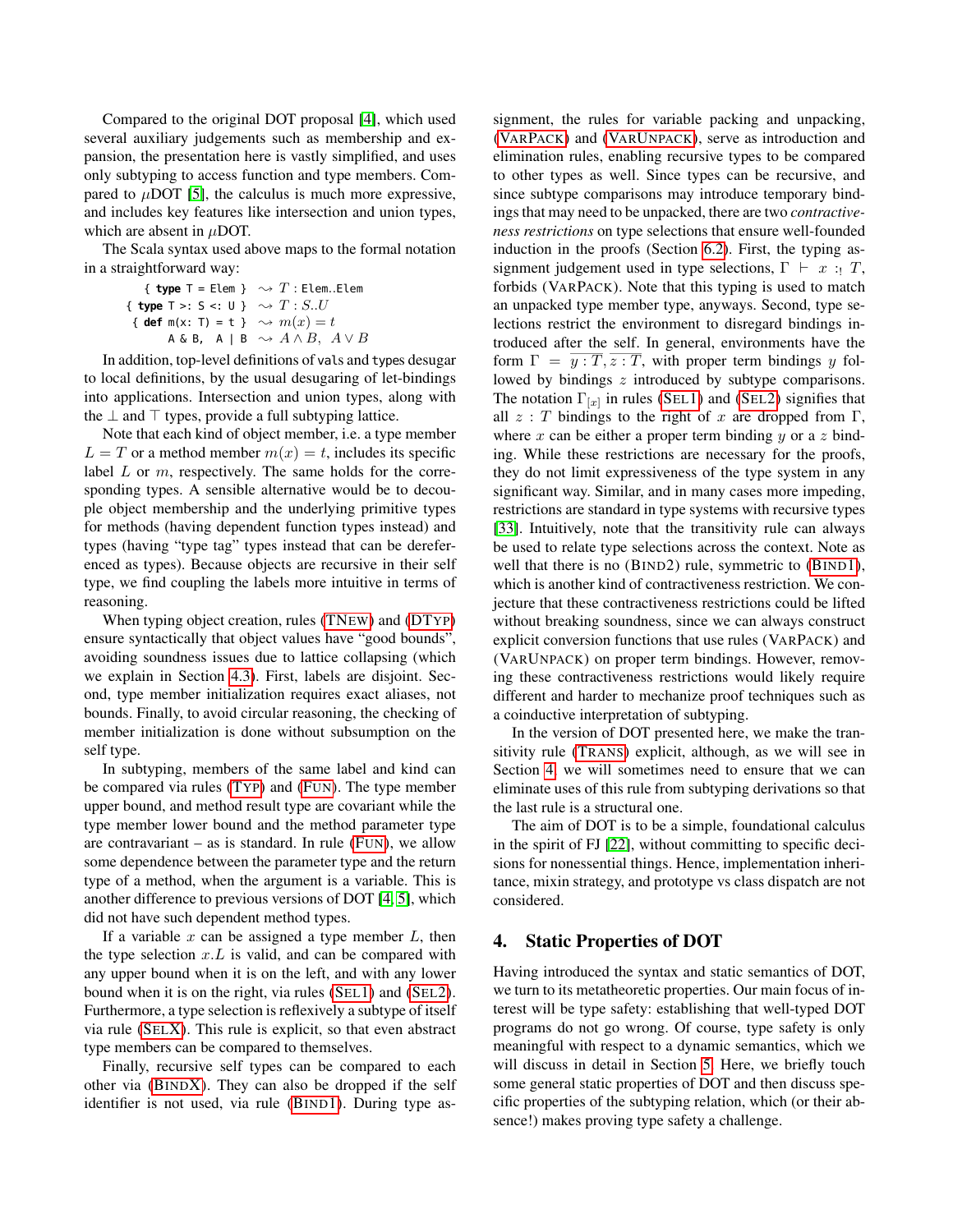*Decidability* Type assignment and subtyping are undecidable in DOT. This follows directly from the fact that DOT can encode  $F_{\leq}$ , and that these properties are undecidable there.

*Type Inference* DOT has no principal types and no global Hindley-Milner style type inference procedure. But as in Scala, local type inference based on subtype constraint solving [\[34,](#page-15-11) [31\]](#page-15-12) is possible, and in fact easier than in Scala due to the existence of universal greatest lower bounds and least upper bounds through intersection and union types. For example, in Scala, the least upper bound of the two types C and D is approximated by an infinite sequence:

**trait** A { **type** T <: A } **trait** B { **type** T <: B } **trait** C **extends** A **with** B { **type** T <: C } **trait** D **extends** A **with** B { **type** T <: D } lub(C, D) ~ A **with** B { **type** T <: A **with** B { **type** T <: ... } } DOT's intersection and union types remedy this brittleness.

While the term syntax and type assignment given in Figure [1](#page-4-0) is presented in Curry-style, without explicit type annotations except for type member initializations, a Churchstyle version with types on method arguments (as required for local type inference) is possible just as well. Our mechanized proof handles both Curry and Church style via optional parameter and return types. The Curry-style presentation glosses over explicit upcasts – a feature that can easily be added, for example through a typed let construct. Upcasts – whether explicit or implicit in the surface syntax – matter for nominality by ascription, as discussed in Section [2.](#page-0-0)

## 4.1 Properties of Subtyping

The relevant static properties we are interested in with regard to type safety are transitivity, narrowing, and inversion of subtyping and type assignment. They are defined as follows.

Inversion of subtyping (example for functions):

$$
\frac{\Gamma \vdash m(x : S_1) : U_1^x <: m(x : S_2) : U_2^x}{\Gamma \vdash S_2 <: S_1 \quad \Gamma, x : S_2 \vdash U_1^x <: U_2^x} \text{ (INV}\text{Fun}
$$

Transitivity of subtyping:

$$
\frac{\Gamma \vdash T_1 <: T_2 \cdot T_2 <: T_3}{\Gamma \vdash T_1 <: T_3} \tag{Trans}
$$

Narrowing:

$$
\frac{\Gamma_1 \vdash T_1 <: T_2 \qquad \Gamma_2 \vdash T_3 <: T_4}{\Gamma_1 = \Gamma_2(x \to T_1) \qquad \Gamma_2(x) = T_2}
$$
\n
$$
\frac{\Gamma_1 \vdash T_3 <: T_4}{\Gamma_1 \vdash T_3 <: T_4} \text{ (NARROW)}
$$

where  $\Gamma_1 = \Gamma_2(x \to T_1)$  denotes that  $\Gamma_1$  is like  $\Gamma_2$  except the binding for x maps to  $T_1$ .

On a high-level, the basic challenge for type safety is to establish that some value that e.g. has a function type actually is a function, with arguments and result corresponding to the given type. This is commonly known as the *canonical forms* property. Inversion of subtyping is required to extract

the argument and result types from a given subtype relation between two function types, in particular to derive

 $T_2 < T_1$  and  $U_1 < U_2$ 

from

$$
m(x: T_1): U_1 \le m(x: T_2): U_2
$$

when relating method types from a call site and the definition site.

Transitivity is required to collapse multiple subsumption steps that may have been used in type assignment. Narrowing can be seen as an instance of the Liskov substitution principle, preserving subtyping if a binding in the environment is replaced with a subtype. Narrowing is required for application, when the argument type is a subtype of the declared parameter type.

Unfortunately, as we will show next, these properties do *not* hold simultaneously in DOT, at least not in their full generality.

#### 4.2 Inversion, Transitivity and Narrowing

First of all, let us take note that these properties are mutually dependent. In Figure [1,](#page-4-0) we have included (T[RANS](#page-4-14)) as an axiom. If we drop this axiom, then we obtain key rules like (I[NV](#page-6-0)FUN) by direct inversion of the corresponding typing derivation, as only the structural rule (F[UN](#page-4-9)) can match the pattern of comparing two function types. But then, we would need to prove (T[RANS](#page-4-14)) as a lemma.

Transitivity and narrowing are also mutually dependent. Transitivity requires narrowing in the following case, where we are given

$$
\{z \Rightarrow T_1\} \langle z \Rightarrow T_2\} \langle z \Rightarrow T_3\}
$$

and want to derive:

$$
\{z \Rightarrow T_1\} < : \{z \Rightarrow T_3\}
$$

By inversion we obtain

$$
z: T_1 \vdash T_1 \leq T_2 \qquad z: T_2 \vdash T_2 \leq T_3
$$

<span id="page-6-0"></span>and we narrow the right-hand derivation to  $z : T_1 \vdash T_2 \leq$ :  $T_3$  before we apply transitivity inductively to obtain  $z : T_1 \vdash$  $T_1$  <:  $T_3$  and thus  $\{z \Rightarrow T_1\}$  <:  $\{z \Rightarrow T_3\}$ .

Narrowing depends on transitivity in the case for type selections

 $x.L \leq T$  or its counterpart  $T \leq x.L$ 

Assume that we want to narrow  $x$ 's binding from  $T_2$  in  $\Gamma_2$  to  $T_1$  in  $\Gamma_1$ , with  $\Gamma_1 \vdash T_1 \prec T_2$ . By inversion we obtain  $x : (L : \bot . . T)$ 

and, disregarding rules (VARP[ACK](#page-4-13)) and (VARU[NPACK](#page-4-4)) we can deconstruct this assignment as

$$
\Gamma_2(x) = T_2 \qquad \Gamma_2 \vdash T_2 <: (L : \bot \ldots T).
$$

We first apply narrowing inductively and then use transitivity to derive the new binding

$$
\Gamma_1(x) = T_1
$$
  $\Gamma_1 \vdash T_1 \langle T_2 \langle T_2 \rangle : (L : \bot..T).$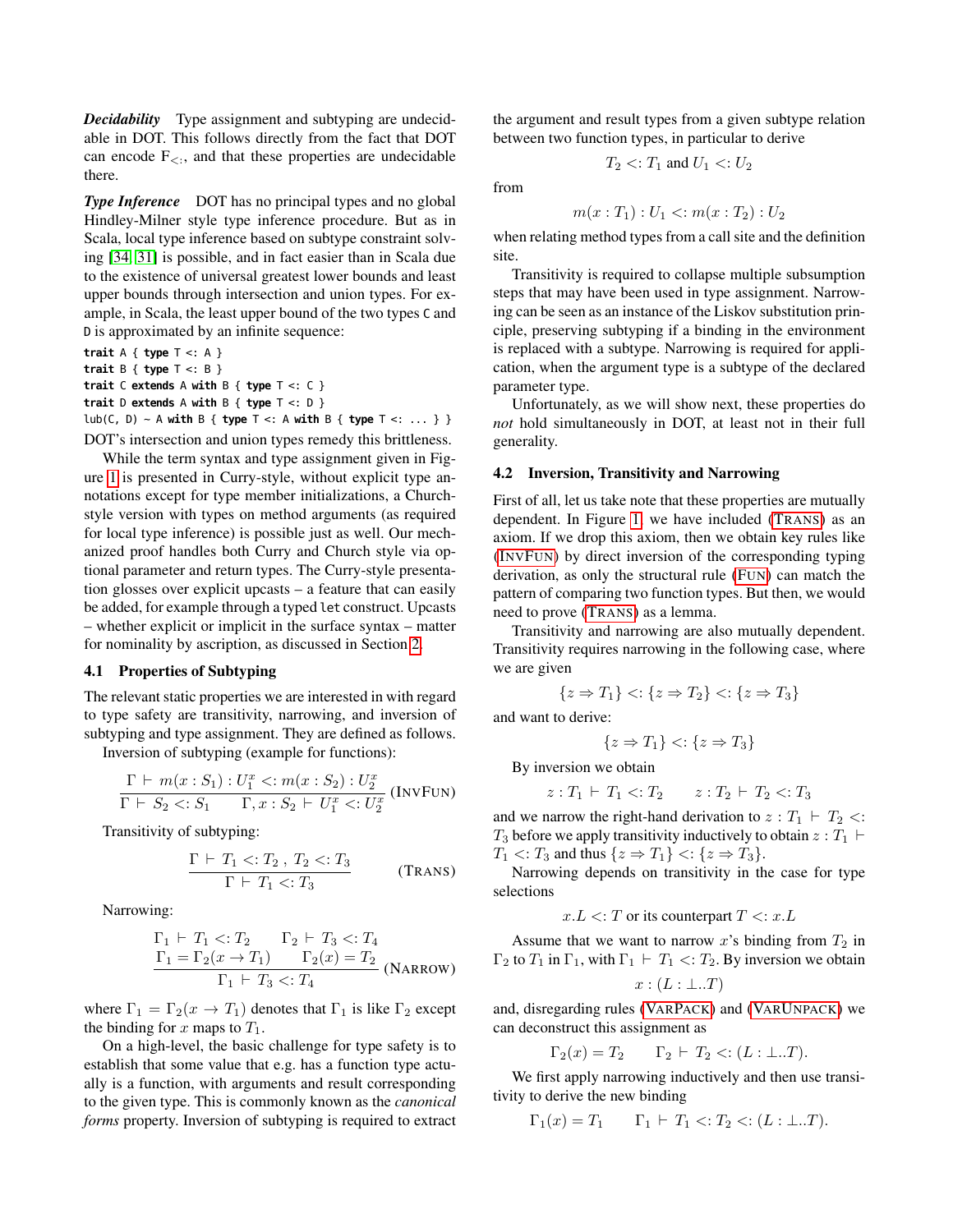On first glance, the situation appears to be similar to simpler calculi like  $F_{\leq}$ , for which the transitivity rule can be shown to be admissible, i.e. implied by other subtyping rules and hence proved as a lemma and dropped from the definition of the subtyping relation. Unfortunately this is not the case in DOT.

#### <span id="page-7-1"></span>4.3 Good Bounds, Bad Bounds

The transitivity axiom (or subsumption step in type assignment) is essential and cannot be dropped. Let us go through and see why we cannot prove transitivity directly.

First of all, observe that transitivity can only hold if all types in the environment have "good bounds", i.e. only members where the lower bound is a subtype of the upper bound. Through "bad" bounds in the context and subtyping transitivity, the subtyping lattice can collapse. For example, assume a binding with "bad" bounds like Int..String. Then the following subtype relation holds via transitivity

$$
x: \{A = \text{Int.String}\} \vdash \text{Int} <: x.A <: \text{String}
$$

but Int is not a subtype of String. Of course core DOT does not have Int and String types, but any other incompatible types can be taken as well.

But even if we take good bounds as a precondition, we cannot show

$$
\{z \Rightarrow T_1\} < : \{z \Rightarrow T_2\} < : \{z \Rightarrow T_3\}
$$

because we would need to use  $x : T_1$  in the extended environment for the inductive call, but we do not know that  $T_1$  has indeed good bounds.

Of course we could modify the  $\{z \Rightarrow T_1\} \langle z \Rightarrow T_2\}$ rule (B[IND](#page-4-11)X) to require  $T_1$  to have good bounds. But then this evidence would need to be narrowed, which unfortunately is not possible. Again, here is an example, considering a type under a context:

 $x: \{A: \bot..\top\} \vdash x.A \wedge \{B = \text{Int}\}\$ 

This type has good bounds, but when narrowing  $x$  in the context to the smaller type  ${A = \{B = \text{String}\}}$  (which also has good bounds), its bounds become contradictory.

In summary, even if we assume good bounds in the environment, and strengthen our typing rules so that only types with good bounds are added to the environment, we may still end up with bad bounds due to narrowing and intersection types. This refutes one conjecture about possible proof avenues from earlier work on DOT [\[5\]](#page-15-2).

Intuitively, all the questions related to bad bounds have a simple answer: We ensure good bounds at object creation time, so *why do we need to worry in such a fine-grained way?*

#### 4.4 No (Simple) Substitution Lemma

As a final negative result, we illustrate how typing is not preserved by straightforward substitution in DOT, because of path-dependent types.

$$
\Gamma, x: \{z \Rightarrow L: S^z \cdot U^z \wedge m(\_): T^z\} \vdash t^x : x.L
$$

Now, consider substituting  $x$  in  $t$  with  $u$ , given

$$
\Gamma \vdash u : \{ z \Rightarrow L : S^z . U^z \wedge m(\_) : T^z \}
$$

First,  $t^x$  might invoke method  $x.m(\_)$  and therefore require assigning type  $(m(\_): T^x)$  to x. However, the self bind layer can only be removed if an object is accessed through a variable, otherwise we would not be able to substitute away the self identifier. Second, we cannot derive  $\Gamma \vdash t^u : x.L$ with  $x$  removed from the environment, but we also cannot replace  $x$  in  $x$ .  $L$  with a term  $u$  that is not an identifier. Hence,  $u$  cannot be an arbitrary term, because path-dependent types are not syntactically valid for arbitrary terms.

Intuitively, there is still hope for substitution, but only with forms that preserve syntactic validity of path-dependent types. Another option is to settle for a relaxed notion of pathdependent types that allows type selections on values [\[2\]](#page-15-13).

#### <span id="page-7-2"></span>4.5 There is Still Hope: Key Observations

Based on the discussion so far, we can make the following observations, which reveal a possible avenue for proving type soundness despite the difficulties:

Observation 1. *If objects can only be created with type aliases*  $(L = T)$ *, not arbitrary bounds*  $T_1 \cdot T_2$ *, then runtime objects cannot have bad bounds.*

Observation 2. *If we assume a call-by-value evaluation strategy, then whenever we execute a method call at runtime, all variables are bound to existing objects.*

<span id="page-7-3"></span>Observation 3. *The only place in a soundness proof where we rely on the* (I[NV](#page-6-0)FUN) *property is for the evaluation of such method calls.*

Taken together, these observations suggest that making a clear distinction between runtime values and other terms is a prerequisite for a successful soundness proof. Observation [3](#page-7-3) further suggests that subtyping transitivity and narrowing can be treated as axioms in subtyping comparisons and when assigning types to static terms, as long as we can recover the (I[NV](#page-6-0)FUN) property in contexts that consist exclusively of runtime objects.

# <span id="page-7-0"></span>5. Operational Semantics

Type soundness is only meaningful with respect to a notion of evaluation: an operational semantics. In order to realize the soundness proof strategy outlined in Section [4.5,](#page-7-2) we need to pick a semantics that allows us to distinguish runtime values from normal terms. While such a distinction is particularly natural in big-step evaluators, the particular style of semantics does not matter so much, and different styles of semantics can be formally inter-derived using the techniques of Danvy et al. [\[12,](#page-15-14) [13,](#page-15-15) [1\]](#page-15-16). In our development, we have defined both big-step evaluators and small-step reduction semantics, and used them as the basis for mechanized proofs [\[36\]](#page-15-17). Here, we focus our presentation on a small-step reduction semantics, shown in Figure [2.](#page-8-1)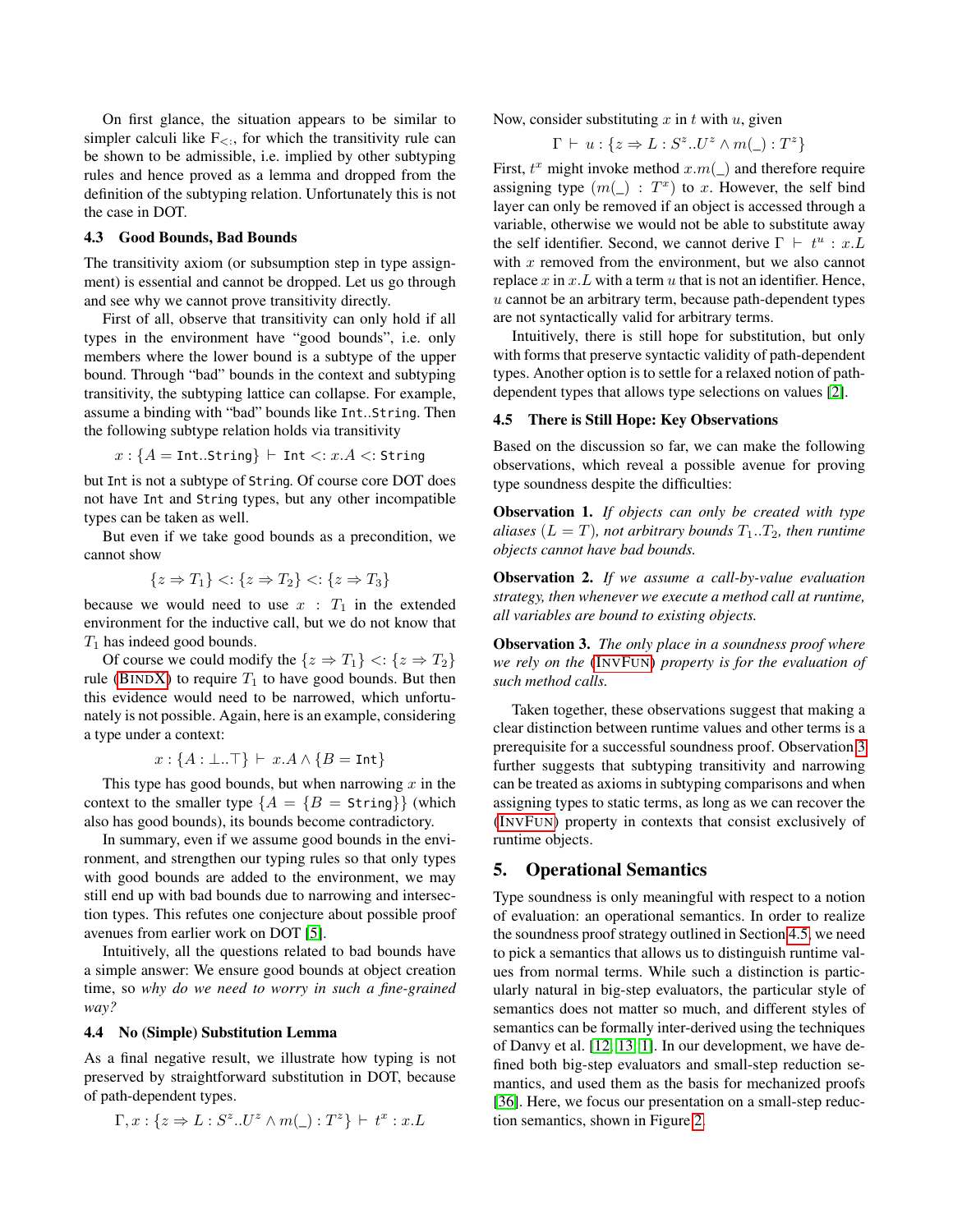Syntax...



# <span id="page-8-1"></span>Figure 2. Small-Step Operational Semantics and Store Typing

We allocate all objects in a store-like structure, which grows monotonically. In this setting, store locations are the only values, i.e. passed around between functions and stored in environments. Figure [2](#page-8-1) also shows necessary extensions to subtyping and type assignment, which we explain next.

A store-less alternative is also possible as detailed in Amin's thesis [\[2\]](#page-15-13). The key ideas are to remove the store indirection by treating values as concrete, and variables as abstract, and to relax the syntax of path-dependent types to also allow values as paths, in addition to variables.

# 5.1 Concrete Variables in Typing and Subtyping

To assign types to terms that occur during evaluation, we need to be able to handle path-dependent types that refer to variables bound in the store  $\rho$ , and type store locations. Accordingly, we extend the type system judgements with an additional store parameter  $\rho$ . The rules from Figure [1](#page-4-0) are still valid, and merely thread the extra store parameter  $\rho$  unchanged. The additional cases are shown in Figure [2.](#page-8-1)

For concrete variables (i.e. store locations) in type selections, we use the precise type member given at object creation time by looking it up in the store, as defined by the new rules [\(SS](#page-8-2)EL1) and [\(SS](#page-8-3)EL2).

In this extended subtyping relation, we continue to use the same rules for type selections on variables bound in Γ, (S[EL](#page-4-1)1) and (S[EL](#page-4-2)2) from Figure [1.](#page-4-0) Hence, the auxiliary judgement  $\rho \Gamma \vdash z : T$ , which excludes (VARP[ACK](#page-4-13)), is only used for typing abstract variables.

Finally, we also need a new case for concrete variables in typing, [\(TL](#page-8-4)OC). It resembles [\(TN](#page-4-6)EW), except that it looks up the definitions in the store, it does not create a recursive type (because we can reuse the store location in the result

<span id="page-8-4"></span><span id="page-8-3"></span><span id="page-8-2"></span>type instead), and it does not consider the abstract context while checking the definitions (because all free variables in the store must be concrete).

# <span id="page-8-0"></span>6. Type Soundness

We discuss in detail our proofs for type soundness (Theorem [1\)](#page-11-0), highlighting challenges and insights. Our statement of type safety is the following, folding together the usual notions of *progress* and *preservation* [\[41\]](#page-15-18):

<span id="page-8-5"></span>Definition 1 (Type Safety). *If a term* t *typechecks to some type T in a store and empty context*  $\rho \emptyset$  *(i.e.*  $\rho \emptyset \vdash t : T$ *), then either the term* t *is a variable or the store-term con*figuration  $\rho$ , t steps to a configuration  $\rho'$ , t<sup> $\prime$ </sup> where the new *store*  $ρ'$  *extends the old store*  $ρ$  *and the resulting configuration typechecks to the same type*  $T$  *(i.e.*  $\rho' \emptyset \vdash t' : T$ ).

Note that Definition [1](#page-8-5) assumes deterministic execution. Otherwise the statement would need to be modified to consider *all possible* following configurations.

We outline the main strategic choices next, with pointers to further subsections that describe the technical details. We reflect again on the higher-level strategy in Section [6.5.](#page-11-1)

*Lenient Well-Formedness* Any syntactically valid form (type or term) is considered well-formed, if all its free variables are bound in environments. Our strategy is to impose no semantics (e.g. good bounds for type members) on wellformedness, and ensure desired properties by construction only when they're needed (e.g. for runtime objects).

<span id="page-8-7"></span><span id="page-8-6"></span>Lemma 1 (Regularity). *If a judgement holds, all its forms are well-formed.*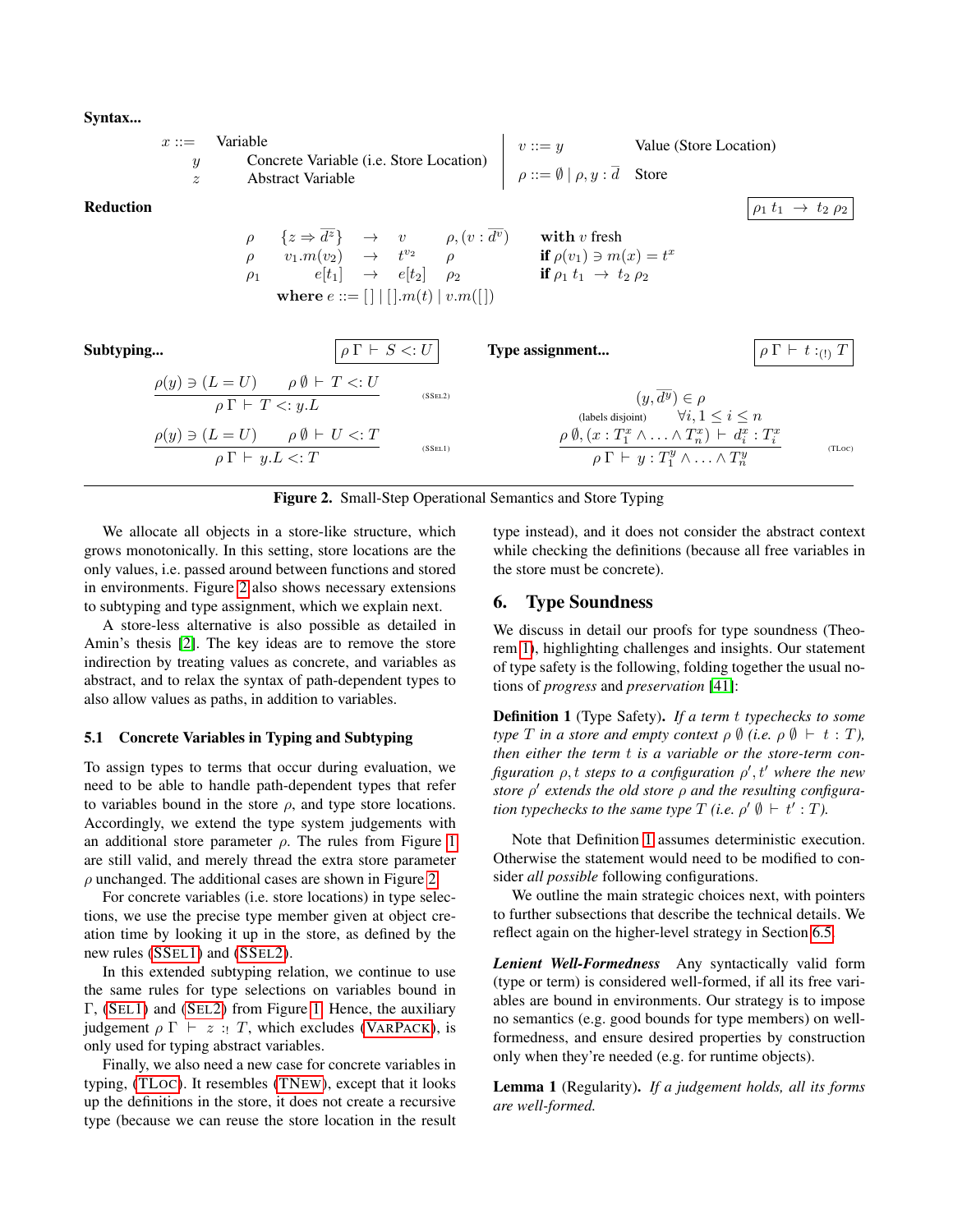Lemma 2 (Subtyping Reflexivity). *Any well-formed type is a subtype of itself.*

This leniency pays off. As we saw in Section [4.3,](#page-7-1) trying to enforce semantic properties can break narrowing and other monotonicity properties. For example, the subtyping lattice is full just by definition, since the greatest lower bound and least upper bound of two types always exist, just by syntactic constructs (intersection and union).

*"Pushback"* For type soundness, we need to establish Canonical Forms (Section [6.3\)](#page-10-0) properties: that if a concrete variable has a structural member type, then its definition in the store include a matching member definition.

This is challenging, as the evidence from the typing derivation might be indirect, because of subsumption and subtyping transitivity. Hence, we need to "pushback" such indirections.

We have two choices: pushback transitivity in subtyping (described in Section [6.1\)](#page-9-1), or pushback value typing into directly invertible evidence (an independent alternative described in Section [6.6\)](#page-11-2).

In both options, a key insight is that we only need to do the pushback in an empty abstract context, which circumvents the impossibility results of Section [4.](#page-5-0) This is where it pays off to distinguish between runtime values and only static types. Plus, for runtime values, we can rely on any properties enforced during their construction, in particular "good bounds".

*Substitution* By design, substitution is only needed to replace an abstract variable with a concrete one. Because the abstract variable might have a less precise type, there's also a narrowing step involved. Furthermore, type selections on concrete variables are defined more precisely than for abstract ones, which requires converting the evidence from subtyping with abstract type selections to concrete. We describe further in Section [6.2](#page-9-0)

#### <span id="page-9-1"></span>6.1 Narrowing and Transitivity Pushback

In simpler type systems like  $F_{\leq}$ , transitivity can be proved as a lemma, together with narrowing, in a mutual induction on the size of the middle type in a chain  $T_1 \leq T_2 \leq T_3$ (see e.g. the POPLmark challenge documentation [\[7\]](#page-15-19)).

Unfortunately, for subtyping in DOT, the same proof strategy fails, because subtyping may involve a type selection as the middle type:  $T_1 \leq z.L \leq T_3$ . Since proving transitivity becomes much harder, we adopt a strategy from previous DOT developments [\[5\]](#page-15-2): admit transitivity as an axiom (T[RANS](#page-4-14)), but prove a 'pushback' lemma that allows to push uses of the axiom further up into a subtyping derivation, so that the top level becomes invertible. We denote this as *precise* subtyping  $T_1$  <!  $T_2$ .

<span id="page-9-5"></span>**Definition 2** (Precise Subtyping). *If*  $\rho \Gamma \vdash T_1 \lt T_2$  *and the derivation does not end in rule* (T[RANS](#page-4-14)) *then we say that*  $\rho \Gamma \vdash T_1 \ll T_2.$ 

Such a strategy is reminiscent of cut elimination in natural deduction, and in fact, the possibility of cut elimination strategies is already mentioned in Cardelli's original work on  $F_{\leq 1}$  [\[9\]](#page-15-6).

The narrowing lemma does not have any dependencies:

<span id="page-9-2"></span>Lemma 3 (Narrowing).

$$
\rho \Gamma_1 \vdash T_1 <: T_2 \quad \rho \Gamma_2 \vdash T_3 <: T_4 \\
\Gamma_1 = \Gamma_2(z \to T_1) \quad \Gamma_2(z) = T_2 \\
\hline\n\rho \Gamma_1 \vdash T_3 <: T_4
$$

*Proof.* By structural induction, and using the (T[RANS](#page-4-14)) axiom.  $\Box$ 

<span id="page-9-3"></span>Lemma 4 (Transitivity Pushback).

$$
\frac{\rho \emptyset \vdash T_1 <: T_2}{\rho \emptyset \vdash T_1 <: T_2}
$$

*Proof.* We prove an auxiliary lemma by induction on the subtyping derivation  $T_1 \ll T_2$ :

$$
\frac{\rho\,\emptyset\,\vdash\,T_1\,\lt;\,:T_2\,\,,\,T_2\,\lt;\,:T_3}{\rho\,\emptyset\,\vdash\,T_1\,\lt;\,:T_3}
$$

using narrowing (Lemma [3\)](#page-9-2) in cases (F[UN](#page-4-9)), (B[IND](#page-4-11)X), (B[IND](#page-4-12)1). Transitivity pushback follows from the special case  $T_2 = T_3$ .  $\Box$ 

<span id="page-9-4"></span>Lemma 5 (Inversion of Subtyping). *For example for function types:*

$$
\frac{\rho \emptyset \vdash m(x : S_1) \to U_1^x \lt; : m(x : S_2) \to U_2^x}{\rho \emptyset \vdash S_2 \lt; : S_1 \quad \rho x : S_2 \vdash U_1^x \lt; : U_2^x}
$$

*Proof.* By transitivity pushback (Lemma [4\)](#page-9-3) and inversion of the resulting derivation.  $\Box$ 

Inversion of subtyping is only required in a concrete runtime context, without abstract component ( $\Gamma = \emptyset$ ). Therefore, transitivity pushback is only required then. Transitivity pushback requires narrowing, but only for abstract bindings (those in Γ, never in  $\rho$ ). Narrowing requires these bindings to be potentially imprecise, so that the transitivity axiom can be used to inject a step to a smaller type without recursing into the derivation. In summary, we need both (actual, nonaxiom) transitivity and narrowing, but not at the same time.

The insight that transitivity pushback is only required in a concrete-only runtime context is crucial for supporting language features such as intersection types that may collapse the subtyping lattice in unrealizable contexts.

#### <span id="page-9-0"></span>6.2 Bootstrapping Substitution and Canonical Forms

To mirror the effect of reduction  $\rho x.m(y) \rightarrow t^y \rho$  given  $\rho(x) \ni m(z) = t^z$ , we need a substitution lemma for terms, but we also need to mirror the reduction on the type level, since types can refer to variables via type selections. More precisely, we need a substitution lemma that enables us to replace all type selections on an abstract variable z.A with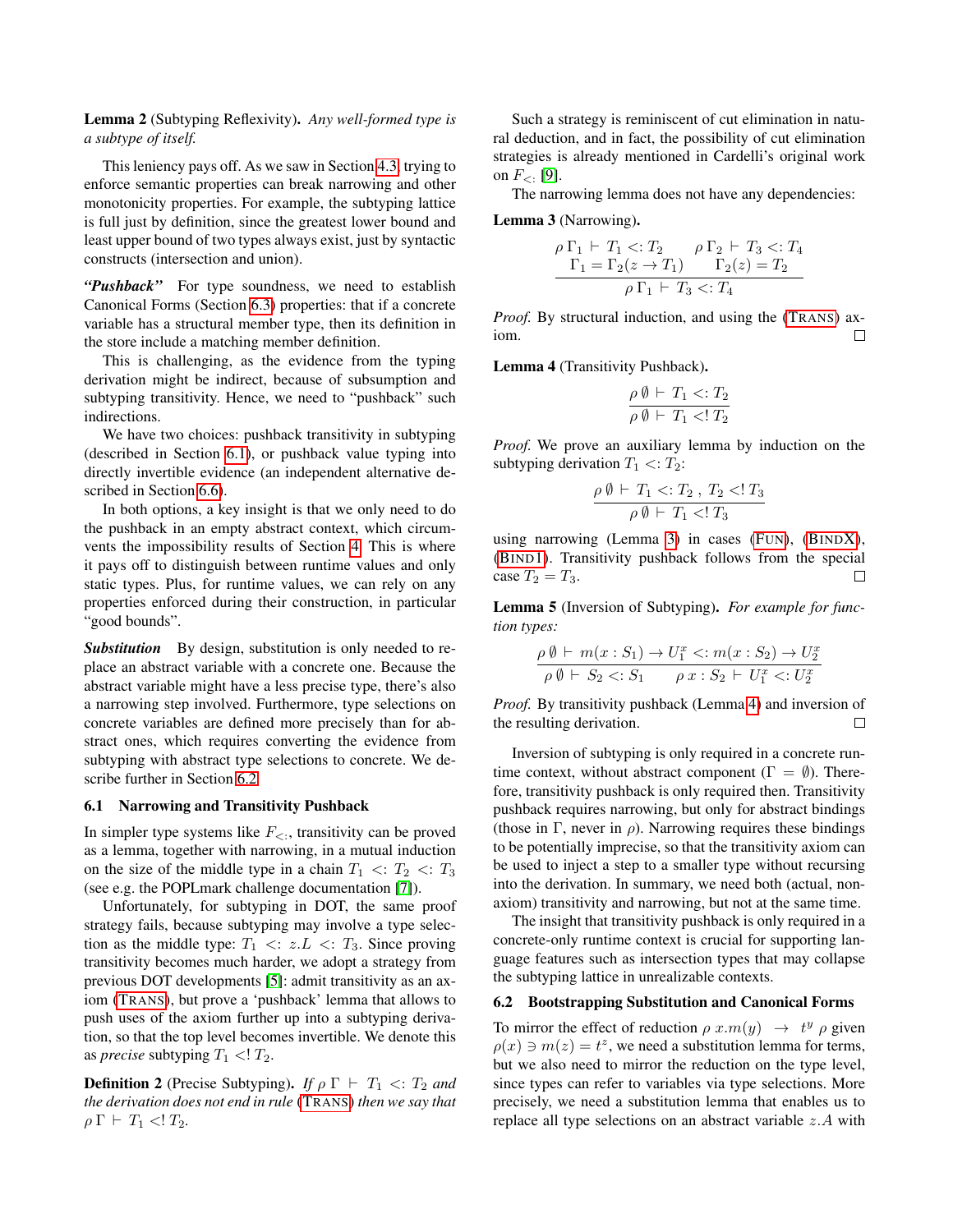concrete ones y.A. For this, we need to ensure that for a concrete variable with a structural type-member type, its definitions in the store include a corresponding type member – a Canonical Forms property for type members (see Section [6.3\)](#page-10-0).

We cannot prove either of these properties directly and therefore need to bootstrap a mutual induction. The key induction measure will be an upper bound on the uses of (VARP[ACK](#page-4-13)) in a typing derivation.

<span id="page-10-8"></span>**Definition 3** (VARPACK Metric). Let  $\rho \Gamma \vdash_{\leq m} y : S$ *denote a derivation*  $\rho \Gamma \vdash y : S$  *with no more than m uses of* (VARP[ACK](#page-4-13))*.*

<span id="page-10-9"></span>Definition 4 (Substitution). *Let Subst*(m) *denote:*

$$
\rho \emptyset \vdash_{\leq m_1} y : S^y \qquad m_1 < m
$$
\n
$$
\rho z : S^z, \Gamma^z \vdash T_1^z <: T_2^z
$$
\n
$$
\rho \Gamma^y \vdash T_1^y <: T_2^y
$$

We go on to prove preliminary canonical forms lemmas, assuming the ability to perform substitution for a given m.

<span id="page-10-1"></span>Lemma 6 (Pre-canonical Forms for Recursive Types).

$$
\frac{\rho \emptyset \vdash_{\leq m} y : \{z \Rightarrow T^z\} \qquad \text{Subst}(m)}{\rho \emptyset \vdash_{\leq m-1} y : T^y}
$$

*Proof.* Any trailing uses of (S[UB](#page-4-5)) can be accumulated into a single subtyping statement  $\rho \emptyset \vdash \{z \Rightarrow T'^{z}\} \leq \{z \Rightarrow$  $T^{z}$ , and the remaining derivation must end in (VARP[ACK](#page-4-13)). By inversion we obtain  $\rho \emptyset \vdash_{\leq m-1} y : T'^y$ . After transitivity pushback (Lemma [4\)](#page-9-3), the subtyping derivation must end in (B[IND](#page-4-11)X), from which we obtain  $\rho z : T^2 \vdash T^2 \leq$ :  $T^z$ . We can now apply our Subst $(m)$  capability to obtain  $\rho \emptyset$   $\vdash$   $T'y$   $\lt:$ :  $T^y$ . Applying subsumption (S[UB](#page-4-5)) yields  $\rho \emptyset \vdash_{\leq m-1} y : T^y.$  $\Box$ 

<span id="page-10-3"></span>Lemma 7 (Pre-canonical Forms for Type Members).

$$
\frac{\rho \emptyset \vdash_{\leq m} y : \{L : S. U\}}{\rho(y) \ni (L = T)} \quad \frac{\text{Subst}(m)}{\rho \emptyset \vdash S \lt;: T \lt;: U}
$$

*Proof.* Again, we accumulate trailing uses of (S[UB](#page-4-5)) into an invertible subtyping. If we hit (VARP[ACK](#page-4-13)), the resulting subtyping derivation must collapse into (B[IND](#page-4-12)1). We fin-ish the case by applying Lemma [6,](#page-10-1)  $\text{Subst}(m)$ , and  $(\text{SUB})$  $(\text{SUB})$  $(\text{SUB})$ . Case [\(TL](#page-8-4)OC) is immediate from inversion of member case [\(DT](#page-4-7)YP).  $\Box$ 

We are now ready to prove our substitution lemma, together with two helpers. The proof is by simultaneous induction, first over  $m$ , and then an inner induction over the size of the  $\lt$ : or : derivation.

<span id="page-10-5"></span>**Lemma 8** (Substitution for  $\lt$ :).  $\forall m \text{.} Subst(m), i.e.,$ 

$$
\frac{\rho \emptyset \vdash_{\leq m} y : S^y \qquad \rho z : S^z, \Gamma^z \vdash T_1^z <: T_2^z}{\rho \Gamma^y \vdash T_1^y <: T_2^y}
$$

*Proof.* The key challenge is translating from the rules (S[EL](#page-4-1)1)  $/(SEL2)$  $/(SEL2)$  $/(SEL2)$  to the rules  $(SSEL1) / (SSEL2)$  $(SSEL1) / (SSEL2)$ . For  $(SEL2)$ , if we are selecting z.A, we have  $\rho z : S^z \vdash z : (L : T^z \dots \top)$ , and with Lemma [10](#page-10-2) we obtain  $\rho \emptyset \vdash_{\leq m} y : (L : T^y \dots)$ . We in-voke canonical forms (Lemma [7\)](#page-10-3), which yields  $\rho(y) \ni (L =$ U) and  $\rho \emptyset \vdash T^y \lt: U$ . Note that we can apply Lemma [7](#page-10-3) because of our outer induction on m. If we are selecting  $z'$ . A with  $z' \neq z$ , we apply Lemma [9.](#page-10-4) Case (S[EL](#page-4-1)1) is analogous. Note that the (S[EL](#page-4-1)1)/(S[EL](#page-4-2)2) rules are carefully set up so that  $\Gamma_{[z]} = z : S$ .  $\Box$ 

<span id="page-10-4"></span>**Lemma 9** (Substitution for :<sub>!</sub>).

$$
\frac{\rho \emptyset \vdash_{\leq m} y : S^y \qquad z' \neq z \qquad \rho z : S^z, \Gamma^z \vdash z': T^z}{\rho \Gamma^y \vdash z': T^y}
$$

*Proof.* Straightforward. Case (S[UB](#page-4-5)) uses Lemma [8.](#page-10-5)  $\Box$ 

<span id="page-10-2"></span>Lemma 10 (Substitution for :).

$$
\frac{\rho \emptyset \vdash_{\leq m} y : S^y \qquad \rho z : S^z, \Gamma^z \vdash z : T^z}{\rho \emptyset \vdash_{\leq m} y : T^y}
$$

*Proof.* Case (V[AR](#page-4-3)) is immediate. In case (VARU[NPACK](#page-4-4)), we have  $\rho z : S^z, \Gamma^z z : \{z_2 \Rightarrow T^{z_2}\}^z$  and by induction we obtain  $\rho \emptyset \vdash_{\leq m} y : \{z_2 \Rightarrow T^{z_2}\}^y$ , as required. In case (S[UB](#page-4-5)), we have  $\rho z : S^z, \Gamma^z z : T'^z$  and  $\rho z : S^z, \Gamma^z z : T'^z$  $T^{\prime z}$  <:  $T^z$ . Applying the induction hypothesis and Lemma [8](#page-10-5) and using (S[UB](#page-4-5)) we get  $\rho \emptyset \vdash_{\leq m} y : T'^{y}$ .

Finally, we can prove a substitution on terms.

<span id="page-10-6"></span>Lemma 11 (Substitution in Term Typing).

$$
\frac{\rho(z:S), \Gamma^z \vdash t^z : T^z \qquad \rho \vdash y : S}{\rho \Gamma^y \vdash t^y : T^y}
$$

*Proof.* Straightforward induction. Case (S[UB](#page-4-5)) uses substitution of subtyping (Lemma [8\)](#page-10-5).  $\Box$ 

## <span id="page-10-0"></span>6.3 Inversion of Value Typing (Canonical Forms)

As a corollary of substitution (Lemma [8\)](#page-10-5), we can extend the preliminary canonical forms lemmas to all m.

<span id="page-10-10"></span>Lemma 12 (Canonical Forms for Type Members).

$$
\frac{\rho \emptyset \vdash y : \{L : S .. U\}}{\rho(y) \ni (L = T) \qquad \rho \emptyset \vdash S \le T \le U}
$$

*Proof.* Follows directly from Lemma [7](#page-10-3) and Lemma [8.](#page-10-5)  $\Box$ 

We also prove an additional canonical forms lemma for function members, which will be required by the main proof.

<span id="page-10-7"></span>Lemma 13 (Canonical Forms for Method Members).

$$
\rho \emptyset \vdash y : m(x : S_2) \to U_2^x
$$

$$
\rho(y) \ni m(x) = t
$$

$$
\rho \emptyset, x : S_1 \vdash t : U_1^x
$$

$$
\rho \emptyset \vdash m(x : S_1) \to U_1^x \iff m(x : S_2) \to U_2^x
$$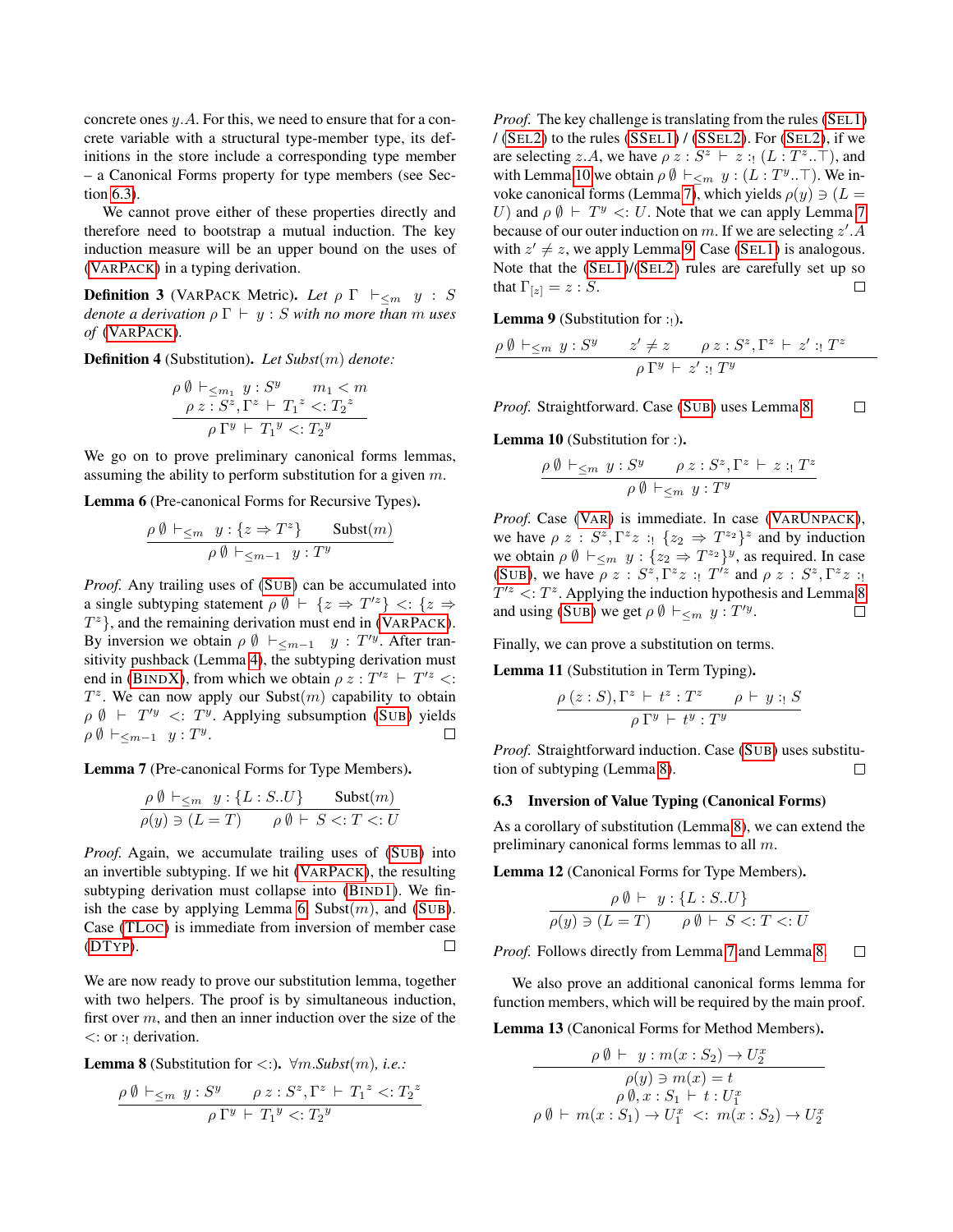*Proof.* Analogous to Lemma [7.](#page-10-3) Case [\(TL](#page-8-4)OC) eliminates the self variable in the abstract context by applying substitution of term typing (Lemma [11\)](#page-10-6). □

#### 6.4 The Main Soundness Proof

Our main type safety theorem combines the usual *progress* and *preservation* lemmas into a single unified statement.

<span id="page-11-0"></span>**Theorem 1** (Type Safety). *If*  $\rho \emptyset + t : T$ , then either  $t = y$ *and*  $\rho(y) = {\overline{d}}$  *or*  $\rho t \rightarrow t' \rho'$  *and*  $\rho' \emptyset \vdash t' : T$ 

*Proof.* By structural induction. The most interesting case is the dependent application [\(TA](#page-4-15)PPVAR), if the receiver of the call is already evaluated to a store location  $y$ . We have  $\rho \emptyset \vdash y.m(y_1) : U_2^{y_1}$  and, by inversion,  $\rho \emptyset \vdash y : (m(x : y_1) \ldots y_n)$  $(S_2)$ :  $T_2^x$  and  $\rho \emptyset + y_1 : S_1$ . By canonical forms for method members (Lemma [13\)](#page-10-7) we obtain  $\rho(y) \ni m(x) = t^x$ ,  $\rho \; x \; : \; S_1 \; \vdash \; t^x \; : \; U_1^x, \; \text{and} \; \rho \;\; \vdash \; m(x \; : \; S_1) \; : \; U_1^x \; \; <:$  $m(x : S_2) : U_2^x$ . We know that  $\rho \, y.m(y_1) \rightarrow t^{y_1} \, \rho$ , so we need to show that the result is well-typed with the same type:  $\rho \emptyset \vdash t^{y_1} : U_2^{y_1}$ . We apply inversion of subtyping (Lemma [5\)](#page-9-4) and obtain  $\rho \emptyset \vdash S_2 \lt: S_1$  and  $\rho x : S_2 \vdash$  $U_1^x$  <:  $U_2^x$ . With (S[UB](#page-4-5)), we have  $\rho \emptyset + y_1 : S_1$ , and we can apply substitution of term typing (Lemma [11\)](#page-10-6), to obtain  $\rho \emptyset \vdash t^{y_1} : U_2^{y_1}$ . With (S[UB](#page-4-5)) and applying substitution of subtyping (Lemma [8\)](#page-10-5) to derive  $\rho \emptyset \vdash U_1^{y_1} \langle : U_2^{y_1}, \text{ we} \rangle$ arrive at the required  $\rho \emptyset \vdash t^{y_1} : U_2^{y_1}$ .  $\Box$ 

#### <span id="page-11-1"></span>6.5 Some Reflection

The soundness proof was set up carefully to avoid cycles between required lemmas. Where cycles did occur, as with transitivity and narrowing, we broke them using a pushback technique. Where this was cumbersome to do, as with substitution and canonical forms, we used mutual induction. A key property of the system is that, in general, we are very lenient about things outside of the concrete runtime store. The only place where we invert a dependent function type and go from abstract to concrete is in showing safety of the corresponding type assignment rules. This enables subtyping inversion and pushback to disregard abstract bindings for the most part.

When seeking to unpack recursive self types within lookups of type selections in subtype comparisons, the option of disregarding abstract bindings is no longer so easy. Every lookup of a variable, while considering a pathdependent type, may potentially need to unfold and invert self types. In particular, the substitution lemma itself that converts imprecise into precise bounds may unfold a self type. Then it will be faced with an abstract variable that first needs to be converted to a concrete variable. More generally, whenever we have a chain

$$
\{z \Rightarrow T_1\} <: T <: \{z \Rightarrow T_2\},
$$

we first need to apply transitivity pushback to perform inversion. But then, the result of inversion will yield another imprecise derivation

$$
T_1 <: U <: T_2
$$

which may be bigger than the original derivation due to transitivity pushback. So, we cannot process the result of the inversion further during an induction. This increase in size is a well-known property of cut elimination: removing uses of a cut rule (like our transitivity axiom) from a proof term may increase the proof size exponentially.

This is why type selections use the abstract variable type assignment, which disallow packing, relying on unpacking and subtyping instead.

Furthermore, for sub-derivations on a self type, the abstract context must be restricted to not include any binding added after the binding for the self type, so that the pushback lemma can be applied during substitution. In fact, this last restriction in the model is not just a technical device, it seems reasonable for soundness. Indeed, a self type might use a type that has bad bounds within a definition (for example, in a function parameter type, or a type member alias). When subtyping two recursive types, such nonsensical types might be added to the abstract context, but we do not want to unpack a self type by using such temporary bad evidence.

# <span id="page-11-2"></span>6.6 Alternative: Invertible Concrete Variable Typing

In the preceding sections, the presence of the subsumption rule in type assignment required us to prove various canonical forms lemmas. It is also possible to turn this around: design a type assignment relation for concrete variables that is directly invertible, and prove the subsumption property (upwards-closure with respect to subtyping) as a lemma.

Here we sketch this alternative, focusing on the set up of the auxiliary relation and lemmas rather than the proof details.

*Invertible Concrete Variable Type Assignment* We define the concrete variable type assignment,  $\rho \vdash y : T$ , to be directly invertible by excluding subsumption, and instead relating a value in the store to each of its possible type. There is one case per syntactic form, except no case for  $\perp$  and two cases for union types.

<span id="page-11-3"></span>**Definition 5** (Concrete Variable Type Assignment).  $\rho$   $\vdash$ y :! T *is defined inductively by the following rules.*

$$
\frac{y \in \rho}{\rho \vdash y : \vdash} \qquad \qquad \text{(V-Top)}
$$
\n
$$
\frac{\rho(y) \ni (L = T) \qquad \rho \emptyset \vdash S <: T, T <: U}{\rho \vdash y : \vdash (L : S .. U)} \qquad \qquad \text{(V-Typ)}
$$

$$
(y, d^y) \in \rho
$$
  
\n(labels disjoint)  $\forall i, 1 \le i \le n$   
\n
$$
\rho \emptyset, (x : T_1^x \land \dots \land T_n^x) \vdash d_i^x : T_i^x
$$
  
\n
$$
\exists j, d_j^x = (m(z : S) = t^z) \quad T_j^x = m(z : S^x) : U^{x,z}
$$
  
\n
$$
\rho \emptyset \vdash S' <: S^y \qquad \rho \emptyset, (z : S') \vdash U^{y,z} <: U'^z
$$
  
\n
$$
\rho \vdash y : (m(x : S') : U'^x)
$$
  
\n(V-FUN)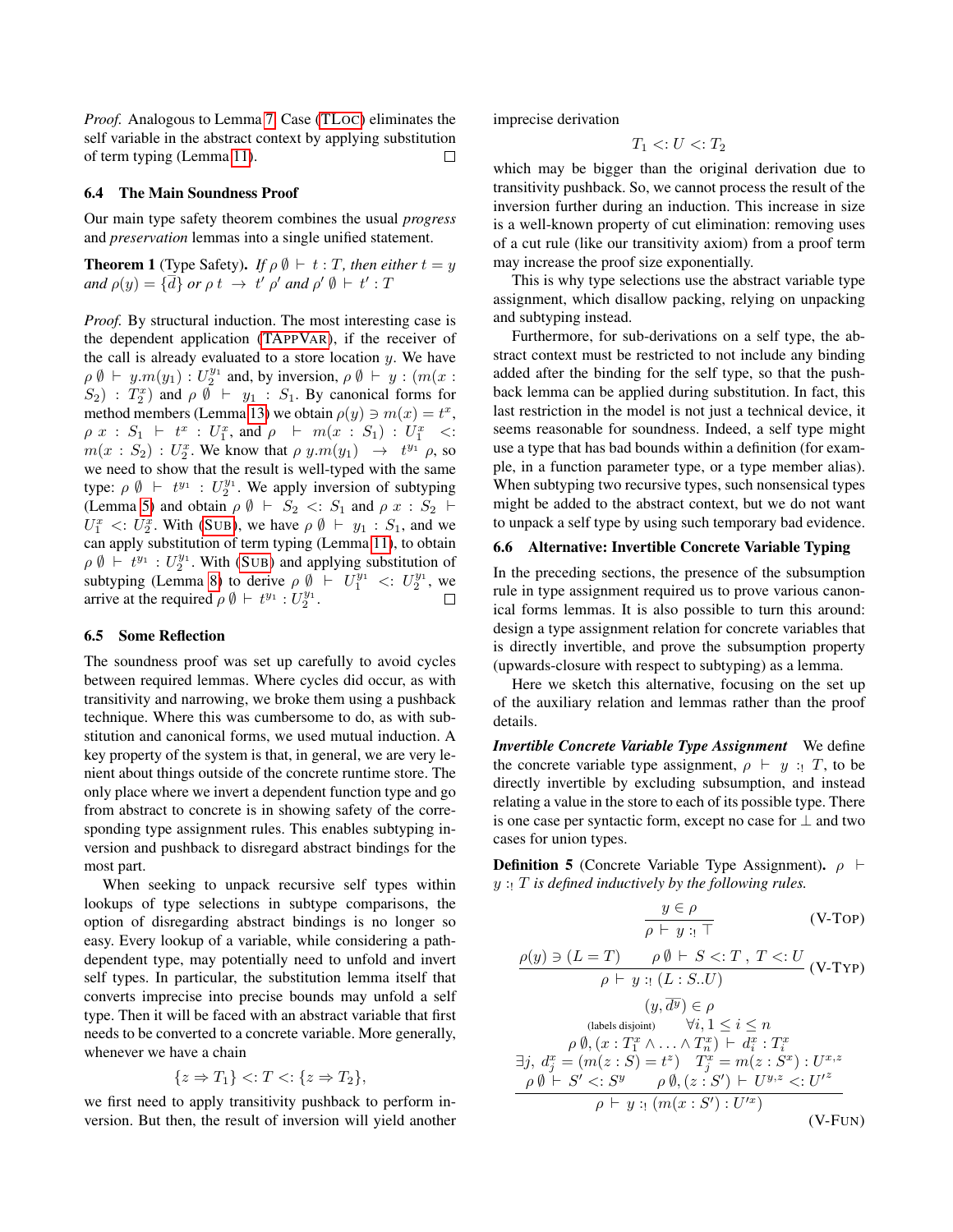$$
\frac{\rho(x) \ni (L = T) \qquad \rho \vdash y :: T}{\rho \vdash y :: (x.L)} \qquad (V-SEL)
$$

$$
\frac{\rho \vdash y : T^y}{\rho \vdash y : \{z \Rightarrow T^z\}}
$$
 (V-BIND)

$$
\frac{\rho \vdash y :: T_1, y :: T_2}{\rho \vdash y :: T_1 \land T_2}
$$
 (V-AND)

$$
\frac{\rho \vdash y : T_1}{\rho \vdash y : T_1 \lor T_2}
$$
 (V-OR1)

$$
\frac{\rho \vdash y : T_2}{\rho \vdash y : T_1 \lor T_2}
$$
 (V-OR2)

*Bootstrapping Substitution and Widening* We proceed in a way similar to Section [6.2](#page-9-0) to bootstrap a mutual induction, but this time with swapped assumptions: canonical forms properties are now immediate, but we need to assume a widening (i.e. subsumption) capability.

<span id="page-12-4"></span>**Definition 6** (V-BIND Metric). Let  $\rho \vdash_{\leq m} y : S$  denote *a derivation*  $\rho \vdash y : S$  *with no more than m uses of* [\(V-](#page-12-2)B[IND](#page-12-2))*.*

<span id="page-12-5"></span>Definition 7 (Widening). *Let Widen*(m) *denote:*

$$
\frac{\rho \vdash_m y : T \qquad \rho \emptyset \vdash T <: U}{\rho \vdash_{\leq m} y : U}
$$

We prove three substitution lemmas, analogous to Lem-mas [8](#page-10-5)[,9,](#page-10-4) and [10,](#page-10-2) but predicated on Widen $(m)$ , and with respect to concrete variable typing  $(\rho \vdash y : T)$  instead of term typing ( $\rho \emptyset \vdash y : T$ ).

<span id="page-12-6"></span>Lemma 14 (Substitution for Subtyping).

$$
\rho \vdash_{\leq m} y :: S^y \text{ Widen}(m)
$$
  
\n
$$
\rho z :: S^z, \Gamma^z \vdash T_1^z < T_2^z
$$
  
\n
$$
\rho \Gamma^y \vdash T_1^y < T_2^y
$$

<span id="page-12-7"></span>Lemma 15 (Substitution for Abstract Variable Typing).

$$
\frac{\rho \vdash_{\leq m} y :: S^y \quad \text{Widen}(m)}{\rho \; z : S^z, \Gamma^z \vdash z': T^z} \quad \rho \; \Gamma^y \vdash z': T^y}
$$

<span id="page-12-3"></span>Lemma 16 (Substitution for Concrete Variable Typing).

$$
\frac{\text{Widen}(m)}{\rho} \quad \rho \vdash_{\leq m} y : \_S^y \quad \rho z : S^z, \Gamma^z \vdash z : \_T^z
$$
\n
$$
\rho \vdash_{\leq m} y : \_T^y
$$

Note that the abstract context in the premise of Lemma [16](#page-12-3) disappears entirely from the conclusion, which is about concrete type assignment. This gives another intuition why the model restricts the abstract context when typing recursive types for type selections. Indeed, the extra abstract bindings that come from subtyping recursive types within recursive types might cause more derivations to hold, via lattice collapsing, in the abstract than in the concrete.

<span id="page-12-8"></span>We can now prove that a general widening or subsumption rule is admissible.

Lemma 17 (Concrete Variable Widening). ∀m.*Widen*(m)*, i.e.:*

$$
\frac{\rho \vdash_m y : T \qquad \rho \emptyset \vdash T <: U}{\rho \vdash_{\leq m} y : P \vdash U}
$$

<span id="page-12-2"></span>Finally, we can relate the normal typing relation and our concrete variable typing.

<span id="page-12-9"></span>Lemma 18 (Concrete Variable Typing Inversion). *Term typing of a concrete variable in an empty abstract context implies the same concrete variable type assignment.*

$$
\frac{\rho \emptyset \vdash y : T}{\rho \vdash y : T}
$$

# <span id="page-12-0"></span>7. Perspectives

#### <span id="page-12-1"></span>7.1 DOT is Sound, but is Scala Sound?

It is not always clear how well results from a small formal model translate to a realistic language. In the case of DOT, the interleaved process of designing and proving sound a prescriptive core model of Scala's type system has provided valuable insights into the design space. Through debugging DOT models, we have uncovered several soundness issues in Scala. We have already discussed problems related to null values in Section [2.](#page-0-0) While it can be argued that null is a fundamentally unsound feature anyways, and therefore soundness issues involving null may be acceptable, we give two further examples here, which use only safe language features and thus constitute uncontroversial soundness violations.

In DOT, type members in new instances are restricted to aliases, so that "good bounds" are enforced syntactically rather than semantically. This restriction was added after it became clear that subtle situations could arise during object initialization with recursive types, where runtime contexts would be polluted by "bad" evidence that is temporary or justified only through circular reasoning. For a similar reason, there is no subsumption in member initialization, so type-checking at object creation [\(TN](#page-4-6)EW) can tie the recursive knot, without needing to check bounds.

Scala was designed and implemented before all these corner cases became apparent and allows more flexible bounds. Bounds are checked to be "good", but these checks are not sufficient. Here is an example where a concrete object with "bad bounds" slips through in Scala 2.11.8, causing a cast exception at runtime.

**trait** O { **type** A >: Any <: B; **type** B >: A <: Nothing } **val** o = **new** O {}

**def** id(a: Any): Nothing = (a: o.B)

**val** n: Int = id("Boom!") // runtime cast exception

As another example, Scala allows lazy vals in paths of type selections, while trying to enforce realizability to prevent unsoundness due to "bad bounds" on non-terminating lazy paths that are never forced but appear in types. But from DOT, we know that realizability is not preserved by narrowing, and with a bit of work, we can exploit this insight and demonstrate the pitfalls of this approach.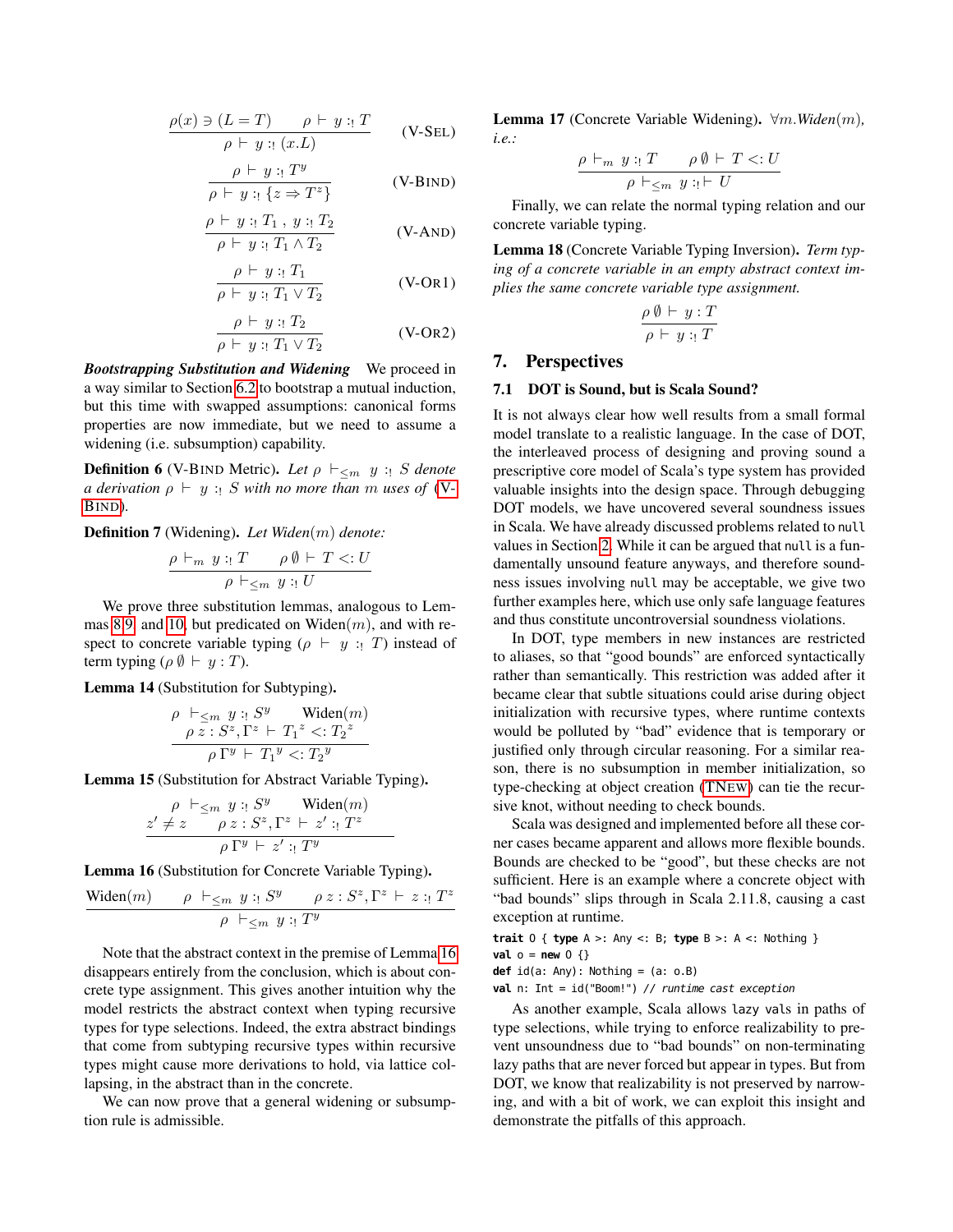```
trait A { type L <: Nothing }
trait B { type L >: Any}
trait U {
  type X <: B
  val p: X
  def id(x: Any): p.L = x // used in plausible context}
trait V extends U {
  type X = B with A // unrealizable
  lazy val p: X = p // non-terminating
}
val v = new \vee \{\}val n: Int = v.id("Boom!") // runtime cast exception
```
To conclude this section, we believe that formal work on core language models is important and, even though we do not and cannot consider a full language, this work still helps making full languages safer. In addition, formal work can also chart new territory and lead to more general and more regular full languages, by (cautiously) suggesting that a feature may be safer than previously thought and relaxing some constraints. For example, structural recursive types are more expressive in our DOT model than in Scala.

# <span id="page-13-1"></span>7.2 Scaling up: The Road Ahead

While we have seen in Section [2](#page-0-0) that DOT can encode a large class of realistic Scala programming patterns, a number of non-quintessential but practically relevant features have been (sometimes deliberately) left out of DOT's formal model. Below is an attempt to classify these features according to their ease of integration with DOT and potential implications for type soundness.

*Largely Orthogonal Features* (1) Traits, Classes, Inheritance and Mixins: DOT does not model any "implementation reuse" mechanisms such as inheritance and mixins (which Scala has) and prototype dispatch (which does not currently exist in Scala, but would be interesting to consider). Most likely, such extensions will be through encodings, showing type preservation of a translation, and not through extending the DOT meta-theory itself. Some challenges: type member inheritance vs "good bounds" at creation time, open construction of nominal hierarchies. (2) Mutable State: this will require standard extensions to the operational semantics, and it is important that type selections remain *stable*, i.e. exclude mutable variables. As is standard, the interaction of mutation and polymorphism requires care [\[39\]](#page-15-20), but previous work [\[36\]](#page-15-17) has shown that mutation can be added to DOT-like type systems without interfering with soundness. (3) Implicits: Scala has both implicit parameters and implicit conversions, which are automatically inserted by the compiler based on types and scopes. Implicit parameters are useful for modeling type classes. Implicits do not introduce new types as typing rules and are unlikely to interfere with soundness.

*Fitting Extensions* (1) Full Paths: extend type selections to include chains of immutable field selections x.a.b.C in addition to variables x.A. Some challenges: path equality

and reduction in type selections, field initialization, circular reasoning with self occurrences. (2) Singleton Types: x.type in addition to x.A, denoting the type that is only inhabited by the value of x. An interesting question is whether singleton types are already encodable in DOT.

*Restricted Extensions* (1) Laziness: DOT relies on the assumption of call-by-value evaluation. To model Scala's lazy vals, some restrictions are necessary. As a first approximation one can forbid type selections on lazy vals, but relaxations in combination with traits and class types may be possible, though challenging in terms of balancing flexibility and safety. Another avenue is deliberately forcing evaluation of lazy vals that occur in types. (2) By-Name Arguments: must not occur in type selections.

*Debatable Extensions* Type Projections, Type Lambdas and Higher-Kinded Types: These features are most likely not faithfully encodable in DOT. Type projections T#A are similar to type selections x.A, but crucially lose the guarantee of variable x pointing to an existing object. Thus, it is presently unclear how to approach soundness of type projections. For type lambdas, what is missing is a way to calculate the type resulting from a type application. This could be encoded through type projections or through dependent types beyond just paths. Simplified models are readily doable (as outlined in the introduction of Section [2\)](#page-0-0), so it is not clear whether the unrestricted encoding is worth the extra complexity.

*Incompatible Extensions* As discussed in Section [2](#page-0-0) and elsewhere [\[6\]](#page-15-8), Scala's oblivious treatment of null pointers, which mainly exists for backwards compatibility with Java, seems to be fundamentally unsound. Future version of Scala can achieve soundness by (1) reflecting nullability in the type system, e.g. via union types, (2) preventing nullable expressions in type selections, similar to mutable variables or by-name arguments, and (3) tightening the rules for object member initialization so that null values cannot be observed during object creation.

# <span id="page-13-0"></span>8. Related Work

*Scala Foundations* Much work has been done on grounding Scala's type system in theory. Early efforts included  $\nu$ Obj [\[30\]](#page-15-21), Featherweight Scala [\[11\]](#page-15-22) and Scalina [\[26\]](#page-15-23), all of them more complex than what is studied here. None of them lead to a mechanized soundness result, and due to their inherent complexity, not much insight was gained why soundness was so hard to prove. DOT [\[4\]](#page-15-1) was proposed as a simpler and more foundational core calculus, focusing on pathdependent types but disregarding classes, mixin linearization and similar questions. The original DOT formulation [\[4\]](#page-15-1) had actual preservation issues because lookup was required to be precise. This prevented narrowing, as explained in Section [4.](#page-5-0) The originally proposed small step rewriting semantics with a store exposed the difficulty of relating paths at different stages of reductions.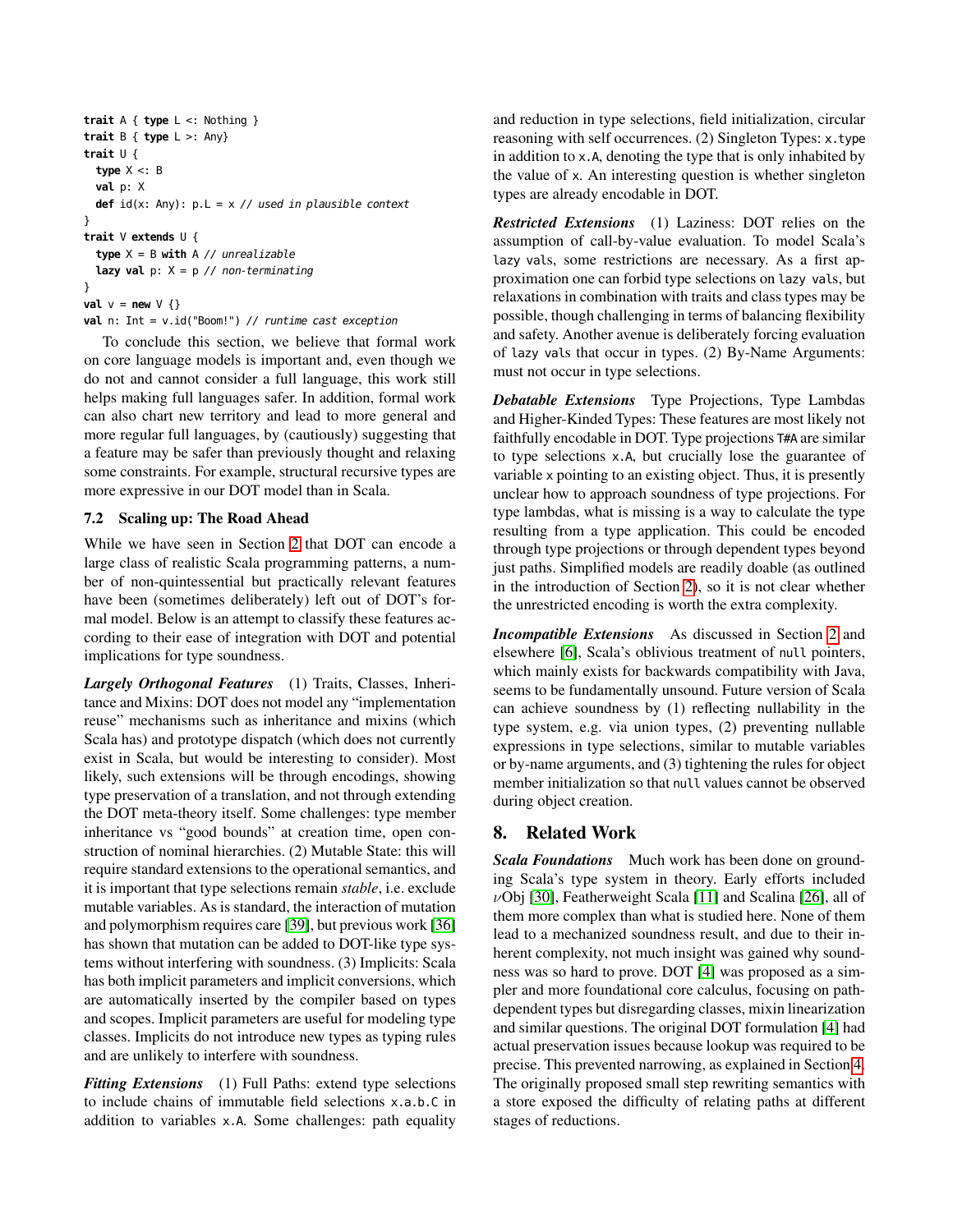The  $\mu$ DOT calculus [\[5\]](#page-15-2) is the first calculus in the line with a mechanized soundness result, (in Twelf, based on total big-step semantics), but the calculus is much simpler than what is studied in this paper. Most importantly,  $\mu$ DOT lacks bottom, intersections and type refinement. Amin et al. [\[5\]](#page-15-2) describe in great detail why adding these features causes trouble. Because of its simplicity,  $\mu$ DOT supports both narrowing and transitivity with precise lookup. The soundness proof for  $\mu$ DOT was also with respect to bigstep semantics. However, the semantics had no concept of distinct runtime type assignment and would thus not be able to encode  $F_{\leq 1}$  and much less full DOT.

After the first version of this paper was circulated as a tech report [\[36\]](#page-15-17), a soundness proof sketch for another DOT variant was proposed by Odersky [\[3\]](#page-15-24). While on the surface similar to the DOT version in this paper and in [\[36\]](#page-15-17), there are some important differences that render the calculus in [\[3\]](#page-15-24) much less expressive. First, the calculus is restricted to Administrative Normal Form (ANF) [\[18\]](#page-15-25), requiring all intermediate subexpressions to be let-bound with explicit names. While seemingly a minor issue, reported difficulties in proving encodings of simpler calculi such as  $F_{\leq}$  that are not in ANF may suggest that this restriction is not entirely trivial. Second, and more importantly, the calculus does not support subtyping between recursive types (rules (BINDX) and (BIND1)), only their introduction and elimination as part of type assignment. This skirts most of the thorny issues in the proofs (see Section [6.2\)](#page-9-0) and also limits the expressiveness of the calculus. For example, an identifier  $x$  bound to a refined type  $\{z \Rightarrow T \wedge U^z\}$  can be treated as having type T, but if it instead has type  $S \to \{z \Rightarrow T \wedge U^z\}$ , it can not be assigned type  $S \to T$ . Instead, one has to eta-expand the term into a function (i.e. an object with a single method), let-bind the result of the call, and insert the required coercion to T. Similar considerations apply to types in other non-toplevel positions such as bounds of type members, but there it is not even clear if an analogue of eta-expansion is available. With this requirement for explicit conversions, the calculus in [\[3\]](#page-15-24) does not, at least in our view, capture the essence of a type system based on subtyping. The results reported in the present paper predate those from [\[3\]](#page-15-24), and they have no such restrictions: we provide a soundness proof, mechanized in Coq, for a calculus that is not restricted to ANF, and that supports subtyping between recursive types.

*ML Module Systems* 1ML [\[37\]](#page-15-26) unifies the ML module and core languages through an elaboration to System  $F_{\omega}$ based on earlier such work [\[38\]](#page-15-27). Compared to DOT, the formalism treats recursive modules in a less general way and it only models fully abstract vs fully concrete types, not bounded abstract types. Although an implementation is provided, there is no mechanized proof. In good ML tradition, 1ML supports Hindler-Milner style type inference, with only small restrictions. Path-dependent types in ML modules go back at least to SML [\[25\]](#page-15-28), with foundational work

on transparent bindings by Harper and Lillibridge [\[21\]](#page-15-29) and Leroy [\[24\]](#page-15-30). MixML [\[14\]](#page-15-31) drops the stratification requirement and enables modules as first-class values.

*Other Related Languages* Other languages and calculi that include features related to DOT's path dependent types include the family polymorphism of Ernst [\[15\]](#page-15-32), Virtual Classes [\[17,](#page-15-33) [16,](#page-15-34) [27,](#page-15-35) [19\]](#page-15-36), and ownership type systems like Tribe [\[10,](#page-15-37) [8\]](#page-15-38). Nominality by ascription is also achieved in Grace [\[23\]](#page-15-39).

## <span id="page-14-0"></span>9. Conclusions

The key aim behind DOT is to build a solid foundation for Scala and similar languages from first principles. DOT has also been described as the essence of Scala: what remains after you "boil Scala on a slow flame and wait until all incidental features evaporate" [\[29\]](#page-15-40).

We have presented the first soundness result for a variant of DOT that includes recursive type refinement and a subtyping lattice with full intersection types, demonstrating how the difficulties that prevented such a result previously can be overcome with a semantic model that exposes a distinction between static terms and runtime values.

We also think that it is important to convey not just that a calculus is sound in isolation, but also what assumptions the soundness proof relies on in order to evaluate the broader applicability of the work. In particular, our proof relies crucially on runtime values having only type members with good bounds, which the syntax enforces. Because of recursive types, such a property would be difficult to enforce semantically. It also relies on call-by-value semantics, in that it expects all variables that can partake in types to point to runtime values when a method body is evaluated.

Finally, in our own experience with DOT, the process of designing the calculus and proving it sound have been intertwined. As we understood the landscape better, we have been able to make the model more uniform yet powerful.

# Acknowledgements

The initial design of DOT is due to Martin Odersky. Geoffrey Washburn, Adriaan Moors, Donna Malayeri, Samuel Grütter and Sandro Stucki have contributed to its development. For insightful discussions we thank Amal Ahmed, Jonathan Aldrich, Derek Dreyer, Sebastian Erdweg, Erik Ernst, Matthias Felleisen, Ronald Garcia, Paolo Giarrusso, Scott Kilpatrick, Grzegorz Kossakowski, Alexander Kuklev, Viktor Kuncak, Ondřej Lhoták, Alex Potanin, Jon Pretty, Didier Rémy, Lukas Rytz, Miles Sabin, Ilya Sergey, Jeremy Siek, Josh Suereth, Ross Tate, Eelco Visser, Philip Wadler and Jason Zaugg. Finally, we thank the anonymous reviewers for their thoughtful comments.

This research received funding from the European Research Council (ERC) under grant 587327 DOPPLER, from NSF under CAREER award 1553471, and from Purdue University through a faculty startup package.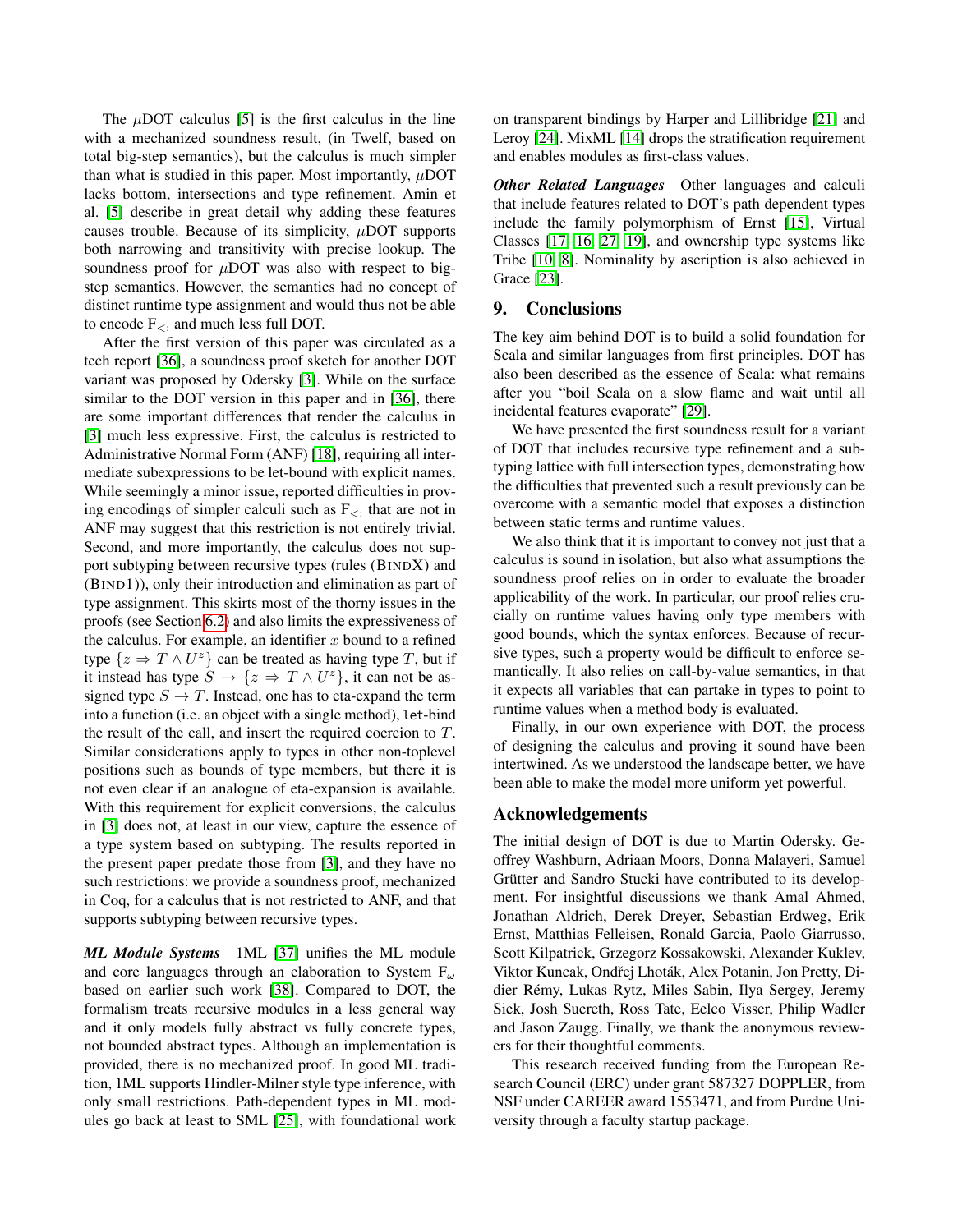# References

- <span id="page-15-16"></span>[1] M. S. Ager, D. Biernacki, O. Danvy, and J. Midtgaard. A functional correspondence between evaluators and abstract machines. In *PPDP*, 2003.
- <span id="page-15-13"></span>[2] N. Amin. *Dependent Object Types*. PhD thesis, EPFL, 2016.
- <span id="page-15-24"></span>[3] N. Amin, S. Grütter, M. Odersky, T. Rompf, and S. Stucki. The essence of dependent object types. In *WadlerFest*, A List of Successes That Can Change the World: Essays Dedicated to Philip Wadler on the Occasion of His 60th Birthday, 2016.
- <span id="page-15-1"></span>[4] N. Amin, A. Moors, and M. Odersky. Dependent object types. In *FOOL*, 2012.
- <span id="page-15-2"></span>[5] N. Amin, T. Rompf, and M. Odersky. Foundations of pathdependent types. In *OOPSLA*, 2014.
- <span id="page-15-8"></span>[6] N. Amin and R. Tate. Java and Scala's type systems are unsound: the existential crisis of null pointers. In *OOPSLA*, 2016.
- <span id="page-15-19"></span>[7] B. E. Aydemir, A. Bohannon, M. Fairbairn, J. N. Foster, B. C. Pierce, P. Sewell, D. Vytiniotis, G. Washburn, S. Weirich, and S. Zdancewic. Mechanized metatheory for the masses: The PoplMark Challenge. In *TPHOLs*, 2005.
- <span id="page-15-38"></span>[8] N. R. Cameron, J. Noble, and T. Wrigstad. Tribal ownership. In *OOPSLA*, 2010.
- <span id="page-15-6"></span>[9] L. Cardelli, S. Martini, J. C. Mitchell, and A. Scedrov. An extension of system F with subtyping. *Inf. Comput.*, 109(1/2):4– 56, 1994.
- <span id="page-15-37"></span>[10] D. Clarke, S. Drossopoulou, J. Noble, and T. Wrigstad. Tribe: a simple virtual class calculus. In *AOSD*, 2007.
- <span id="page-15-22"></span>[11] V. Cremet, F. Garillot, S. Lenglet, and M. Odersky. A core calculus for Scala type checking. In *MFCS*, 2006.
- <span id="page-15-14"></span>[12] O. Danvy and J. Johannsen. Inter-deriving semantic artifacts for object-oriented programming. *J. Comput. Syst. Sci.*, 76(5):302–323, 2010.
- <span id="page-15-15"></span>[13] O. Danvy, K. Millikin, J. Munk, and I. Zerny. On interderiving small-step and big-step semantics: A case study for storeless call-by-need evaluation. *Theor. Comput. Sci.*, 435:21–42, 2012.
- <span id="page-15-31"></span>[14] D. Dreyer and A. Rossberg. Mixin' up the ML module system. In *ICFP*, 2008.
- <span id="page-15-32"></span>[15] E. Ernst. Family polymorphism. In *ECOOP*, 2001.
- <span id="page-15-34"></span>[16] E. Ernst. Higher-order hierarchies. In *ECOOP*, 2003.
- <span id="page-15-33"></span>[17] E. Ernst, K. Ostermann, and W. R. Cook. A virtual class calculus. In *POPL*, 2006.
- <span id="page-15-25"></span>[18] C. Flanagan, A. Sabry, B. F. Duba, and M. Felleisen. The essence of compiling with continuations. In *PLDI*, 1993.
- <span id="page-15-36"></span>[19] V. Gasiunas, M. Mezini, and K. Ostermann. Dependent classes. In *OOPSLA*, 2007.
- <span id="page-15-4"></span>[20] J.-Y. Girard. Interprétation fonctionelle et élimination des coupures de l'arithmétique d'ordre supérieur. 1972.
- <span id="page-15-29"></span>[21] R. Harper and M. Lillibridge. A type-theoretic approach to higher-order modules with sharing. In *POPL*, 1994.
- <span id="page-15-10"></span>[22] A. Igarashi, B. C. Pierce, and P. Wadler. Featherweight java: a

minimal core calculus for java and gj. *ACM Trans. Program. Lang. Syst.*, 23(3), 2001.

- <span id="page-15-39"></span>[23] T. Jones, M. Homer, and J. Noble. Brand objects for nominal typing. In *ECOOP*, 2015.
- <span id="page-15-30"></span>[24] X. Leroy. Manifest types, modules and separate compilation. In *POPL*, 1994.
- <span id="page-15-28"></span>[25] D. Macqueen. Using dependent types to express modular structure. In *POPL*, 1986.
- <span id="page-15-23"></span>[26] A. Moors, F. Piessens, and M. Odersky. Safe type-level abstraction in Scala. In *FOOL*, 2008.
- <span id="page-15-35"></span>[27] N. Nystrom, S. Chong, and A. C. Myers. Scalable extensibility via nested inheritance. In *OOPSLA*, 2004.
- <span id="page-15-3"></span>[28] M. Odersky. The trouble with types. Presentation at Strange Loop, 2013.
- <span id="page-15-40"></span>[29] M. Odersky. The essence of Scala. [http://www.scala-lang.](http://www.scala-lang.org/blog/2016/02/03/essence-of-scala.html) [org/blog/2016/02/03/essence-of-scala.html](http://www.scala-lang.org/blog/2016/02/03/essence-of-scala.html), February 2016.
- <span id="page-15-21"></span>[30] M. Odersky, V. Cremet, C. Röckl, and M. Zenger. A nominal theory of objects with dependent types. In *ECOOP*, 2003.
- <span id="page-15-12"></span>[31] M. Odersky and K. Läufer. Putting type annotations to work. In *POPL*, 1996.
- <span id="page-15-0"></span>[32] M. Odersky and T. Rompf. Unifying functional and objectoriented programming with Scala. *Commun. ACM*, 57(4):76– 86, 2014.
- <span id="page-15-9"></span>[33] B. C. Pierce. *Types and programming languages*. MIT Press, 2002.
- <span id="page-15-11"></span>[34] B. C. Pierce and D. N. Turner. Local type inference. *ACM Trans. Program. Lang. Syst.*, 22(1):1–44, 2000.
- <span id="page-15-5"></span>[35] J. C. Reynolds. Towards a theory of type structure. In *Symposium on Programming*, volume 19 of *Lecture Notes in Computer Science*, pages 408–423. Springer, 1974.
- <span id="page-15-17"></span>[36] T. Rompf and N. Amin. From F to DOT: Type soundness proofs with definitional interpreters. Technical report, Purdue University, July 2015. <http://arxiv.org/abs/1510.05216>.
- <span id="page-15-26"></span>[37] A. Rossberg. 1ML - core and modules united (f-ing first-class modules). In *ICFP*, 2015.
- <span id="page-15-27"></span>[38] A. Rossberg, C. V. Russo, and D. Dreyer. F-ing modules. *J. Funct. Program.*, 24(5):529–607, 2014.
- <span id="page-15-20"></span>[39] A. J. Summers. Modelling java requires state. In *Proceedings of the 11th International Workshop on Formal Techniques for Java-like Programs*, page 10. ACM, 2009.
- <span id="page-15-7"></span>[40] G. A. Washburn. SI-1557: Another type soundness hole. <https://issues.scala-lang.org/browse/SI-1557>, 2008.
- <span id="page-15-18"></span>[41] A. K. Wright and M. Felleisen. A syntactic approach to type soundness. *Inf. Comput.*, 115(1):38–94, 1994.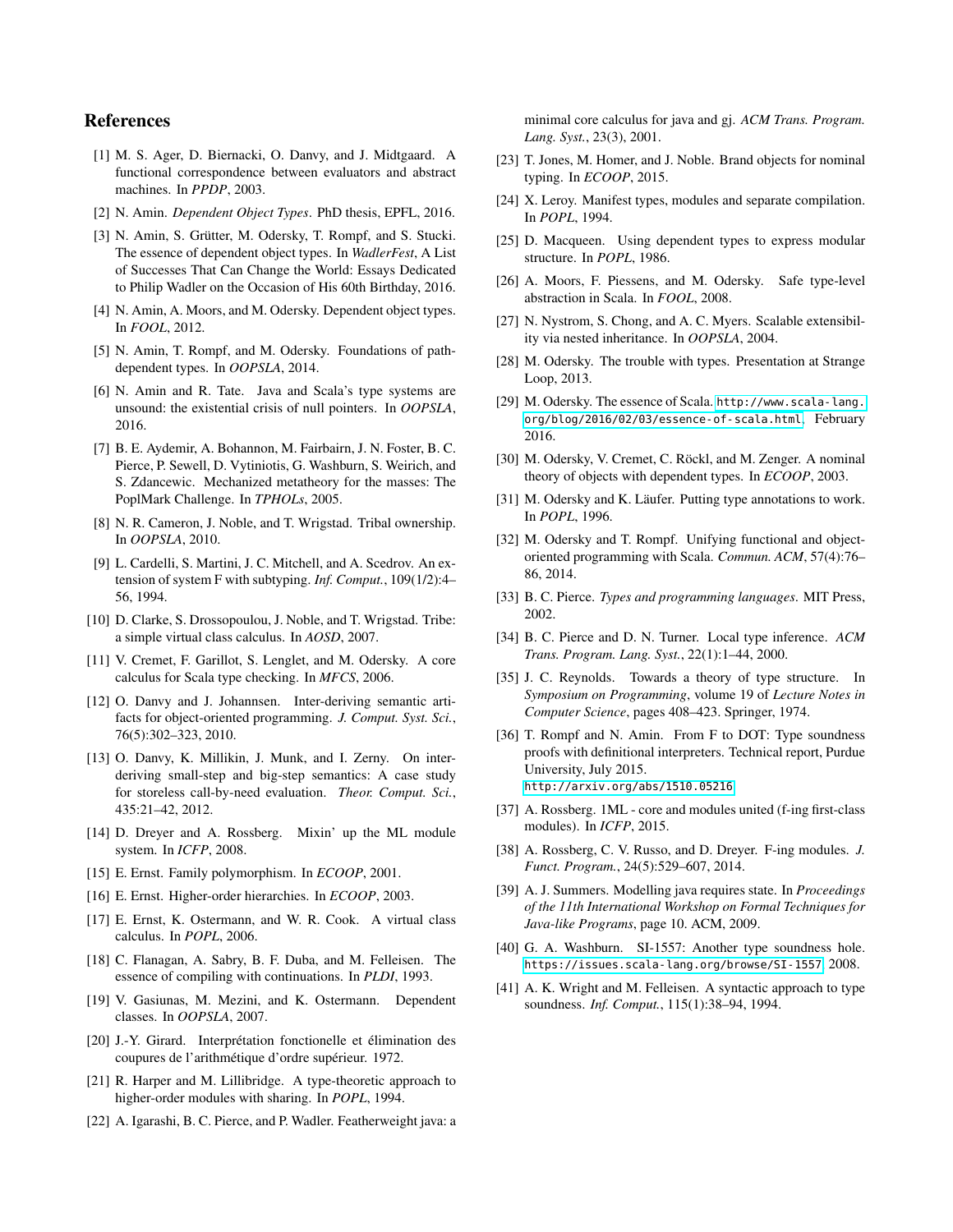# A. Mechanization in Coq

We outline the correspondence between the formalism on paper and its implementation in Coq (<oopsla16.namin.net>).

# A.1 Model (dot.v)

## A.1.1 Syntax (Figure [1\)](#page-4-0)

| ty |                 | $S,T,U ::=$             | Type                  |
|----|-----------------|-------------------------|-----------------------|
|    | TTop            |                         | top type              |
|    | TBot            |                         | bottom type           |
|    | TTyp $LS U$     | L: S.U                  | type member           |
|    | TFun $m S U$    | $m(x : S) : U^x$        | method member         |
|    | TSel $XL$       | x.L                     | type selection        |
|    | TBind $T$       | $\{z \Rightarrow T^z\}$ | recursive self type   |
|    | TAnd $TT$       | $T \wedge T$            | intersection type     |
|    | T0r $TT$        | $T \vee T$              | union type            |
|    |                 |                         |                       |
| tm |                 | $t, u ::=$              | Term                  |
|    | tvar $b x$      | $\boldsymbol{x}$        | variable reference    |
|    | tobj $d$        | $\{z \Rightarrow d\}$   | new instance          |
|    | tapp $t m t$    | t.m(t)                  | method invocation     |
| dm |                 | $d ::=$                 | Initialization        |
|    | dty $T$         | $L=T$                   | type initialization   |
|    | dfun $[S]/[T]t$ | $m(x) = t$              | method initialization |

To demonstrate that both Church and Curry syle are possible, the parameter and return types S and T of a method initialization dfun *[S] [T] t* are optional.

For representing variable names in relation to an environment (context or store), we use a reverse de Bruijn convention, so that the name is invariant under environment extension. An environment is a list of right-hand sides. The older the binding, the more to the right, the smaller its number name. The name is uniquely determined by the position in the list as the length of the tail. For terms, a concrete variable y corresponds to tvar true *y*, and an abstract variable z corresponds to tvar false *z*. Similarly, in types, a concrete variable y corresponds to TVar true *y*, and an abstract variable z corresponds to TVar false *z*. Like in the paper, the y identifiers map to the store  $\rho$  and the z identifiers to the context Γ.

In addition, for types, we use a locally-nameless de Bruijn convention for variables under dependent types so that it's easy to substitute binders without variable capture. A variable x bound in  $T^x$  by a recursive type  $\{x \Rightarrow T^x\}$  or a method member  $m(x : S) : T^x$  is represented by TVarB *i* where *i* is the de Bruijn level, i.e. the number of other binders in scope in between a bound variable occurrence and its binder.

The labels L and m are not part of the Coq syntax for member initialization (dty and dfun), so that label disjointness is by design. Labels are auto-assigns from 0 at the right to  $n-1$  at the left, for a sequence of length n. (Viewed as a list of right-hand sides, this is the same naming convention as for environments above.)

#### A.1.2 Small-Step Operational Semantics (Figure [2\)](#page-8-1)

step  $\rho t \rho' t'$   $\rho t \rightarrow t' \rho$ Reduction

The step relation makes explicit the two congruence cases (ST\_App1, ST\_App2) of the reduction semantics.

#### A.1.3 Type System (Figures [1](#page-4-0) & [2\)](#page-8-1)

| stp $\Gamma \, \rho \, S \, U \, n$    | $\rho \Gamma \vdash S \lt: U$ | Subtyping                                |
|----------------------------------------|-------------------------------|------------------------------------------|
| has_type $\Gamma$ $\rho$ $t$ $T$ $n$   | $\rho \Gamma \vdash t : T$    | Typing                                   |
| dms_has_type $\Gamma \rho \, d \, T n$ | $\rho \Gamma \vdash d : T$    | Member Initialization                    |
| htp $\Gamma \rho x T n$                | $\rho \Gamma \vdash x :: T$   | Abstract Variable Typing (for Subtyping) |

The argument *n* at the end of each judgement denotes the *size* of derivation.